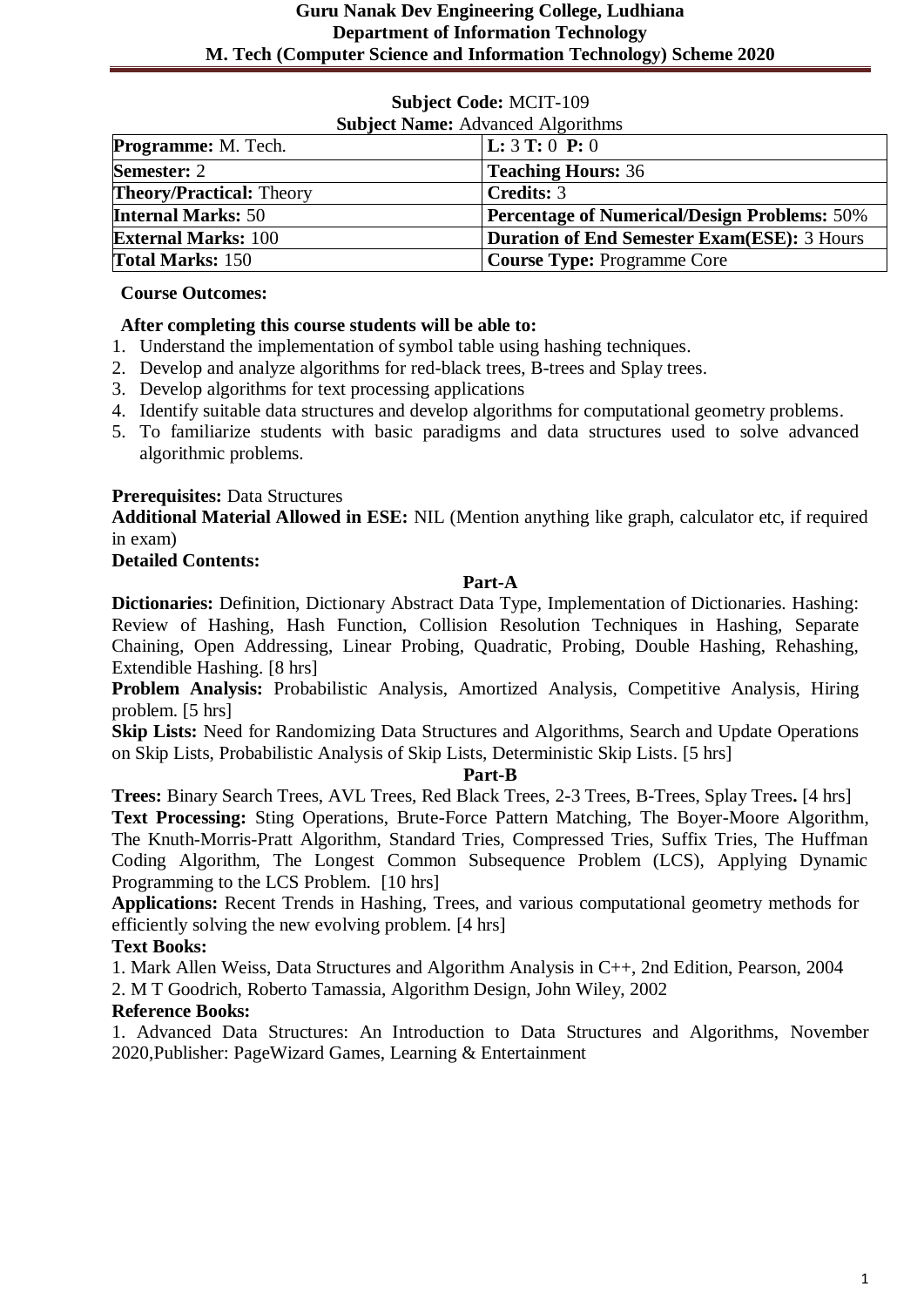| <b>Subject Code: LMCIT-109</b> |  |
|--------------------------------|--|
|--------------------------------|--|

| <b>Subject Name:</b> Advanced Algorithms Laboratory |                                                      |
|-----------------------------------------------------|------------------------------------------------------|
| <b>Programme:</b> M. Tech.                          | L: 0 T: 0 P: 2                                       |
| <b>Semester: 2</b>                                  | <b>Teaching Hours: 24</b>                            |
| <b>Theory/Practical: Practical</b>                  | <b>Credits: 1</b>                                    |
| <b>Internal Marks: 50</b>                           | <b>Percentage of Numerical/Design Problems: 100%</b> |
| <b>External Marks: 50</b>                           | <b>Duration of End Semester Exam(ESE): 1.5 Hours</b> |
| <b>Total Marks: 100</b>                             | <b>Course Type: Programme Core</b>                   |

**Prerequisite**: Basic understanding of programming concepts & C ++.

#### **Course Outcomes:**

#### **After completing this course students will be able to:**

- 1. Understand the implementation of Binary Search Tree and algorithms for red-black trees, B-trees and Splay Tree.
- 2. Develop algorithms for text processing applications.
- 3. Experiment on latest efficient algorithms on trees for solving contemporary problems
- 4. To familiarize students with basic paradigms and data structures used to solve advanced algorithmic problems.
- 5. Implement algorithms for Knuth-Morris-Pratt algorithm.

# **Detailed Contents**

- 1. Write a Program for Binary Search Tree to implement following operations: a. Insertion
	- b. Deletion: Delete node with only child  $\&$  Delete node with both children
	- c. Finding an element
	- d. Finding Min element
	- e. Finding Max element
	- f. Left child of the given node
	- g. Right child of the given node
	- h. Finding the number of nodes, leaves nodes, full nodes, ancestors, descendants.
- 2. Write a Program for to red-black trees, B-trees and Splay trees
- 3. Write a Program to perform string matching using Knuth-Morris-Pratt algorithm.
- 4. Write a Program to perform for text processing applications
- 5. Write a Program to implement 2-D range search over computational geometry problem
- 6. Write a Program on latest efficient algorithms on trees for solving contemporary problems.
- 7. Write a Program to implement insertion, deletion, display and search operation in m-way B tree

**Mini- Project:** By using various concepts of data structures, students are required to prepare a project by a single student. He has to submit a project report of 8 to 10 pages (approximately) and the will have to demonstrate the project as well as have to give a presentation of the same.

**Note:** It is recommended that mini project allocation to students be done within two-three weeks of the start of the semester. This is only the suggested list of Practical's. Instructor may also frame additional Practical's relevant to the course contents (if required).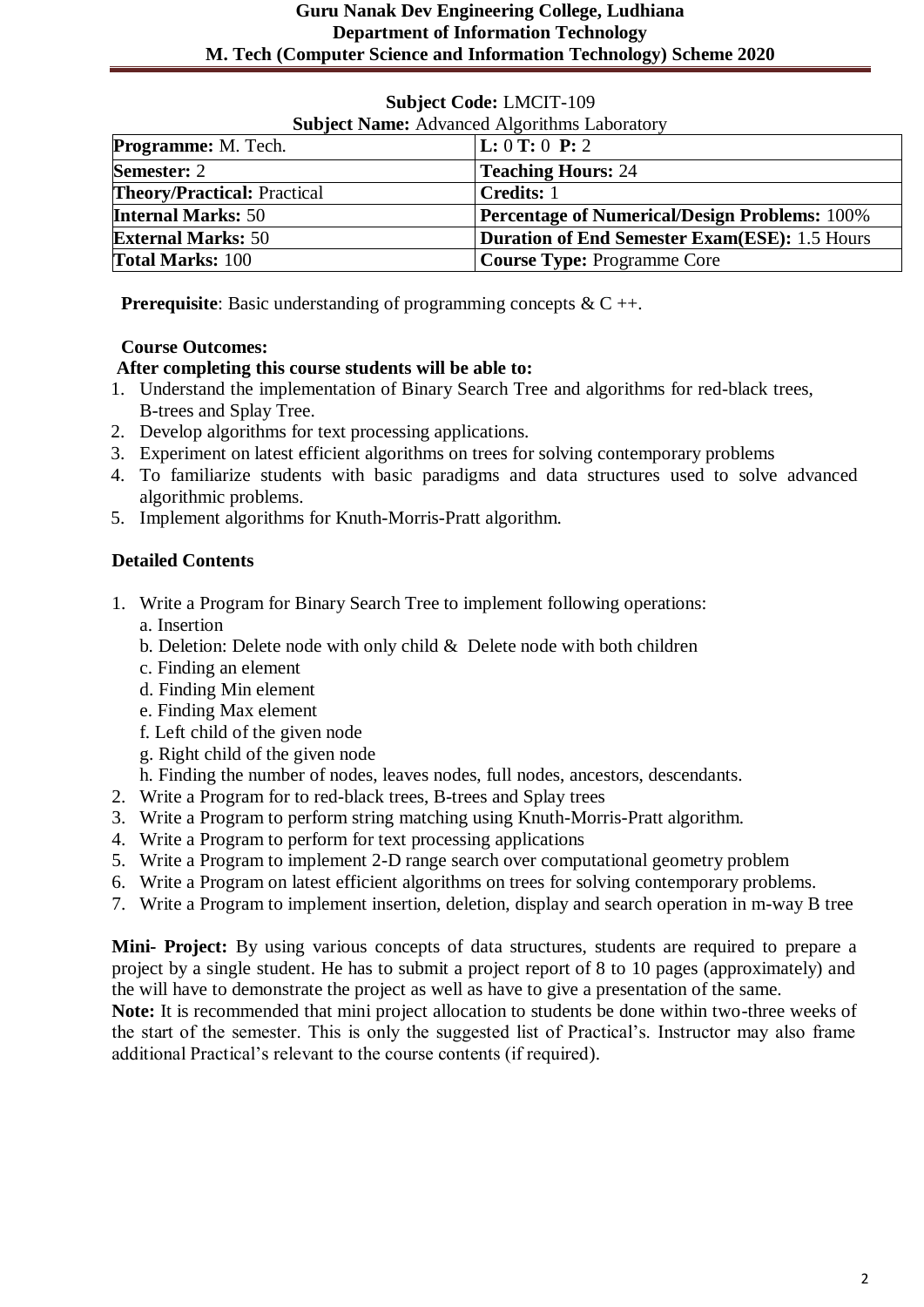# **Subject Name:** Object Oriented Analysis and Design using UML **Programme:** M. Tech. **L:** 3 **T:** 0 **P:** 0 **Semester:** 2 **Teaching Hours:** 36 **Theory/Practical:** Theory **Credits:** 3 **Internal Marks:** 50 **Percentage of Numerical/Design Problems:** 20% **External Marks:** 100 **Duration of End Semester Exam(ESE):** 3 Hours **Total Marks:** 150 **Course Type:** Programme Core

# **Subject Code:** MCIT-110

#### **Course Outcomes:**

#### **After studying this course the student will be able to:**

- 1. Use fundamental design principles, methods, patterns and strategies in the creation of object oriented analysis and design and its supporting documents.
- 2. Relate the requirements modeling and design techniques to infer the flow and behaviour of the system.
- 3. Demonstrate design basics like domain models, class diagrams, and interaction (sequence and communication) diagrams.
- 4. Apply use cases and use case diagrams and other components for the behavioral modeling.
- 5. Design practical solutions for the real-life case studies using various UML artifacts.
- 6. Demonstrate models for multithreaded applications.

#### **Prerequisites: Object Oriented Programming, Soft Computing, Data Mining**

**Additional Material Allowed in ESE:** NIL (Mention anything like graph, calculator etc, if required in exam)

#### **Detailed Contents:**

#### **Part-A**

**Introduction:** Modeling, The Importance of Modeling, Principles of Modeling, Object-Oriented Modeling, An Overview of the UML, A Conceptual Model of the UML, Modeling a System's Architecture, Software Development Life Cycle [6 Hrs]

**Structural Modeling:** Classes, attributes, operations, and responsibilities, Relationships, Modeling the Vocabulary of a System, Modeling the Distribution of Responsibilities in a System, Modeling Nonsoftware Things, Modeling Primitive Types, Dependency, generalization, and association relationships, Modeling single inheritance, Modeling structural relationships. [6 Hrs]

**Diagrams, views, and models:** Structural Diagrams-Class Diagram, Object Diagram, Component Diagram and Deployment Diagram, Modeling different views of a system, Modeling different levels of abstraction, Modeling complex views, Organizing diagrams and other artifacts, Advanced classes, Advanced relationships. [6 hrs]

#### **Part-B**

**Behavioral Modeling:** Interactions, Use cases and Use case diagrams. Interaction diagrams - Notations, Conditional messaging, Branching, Time constraints, Sequence diagram, Collaboration diagram and Activity diagrams. [6 Hrs]

**Advanced Behavioral Modeling**: Signal events, call events, time events, and change events, Modeling a family of signals, Modeling exceptions, Handling events in active and passive, State Machines, transitions, and activities, Modeling the lifetime of an object, Creating well-structured algorithms, Active objects, processes and threads, Modeling multiple flows of control, Modeling interprocess communication, Building thread-safe abstractions. [7 Hrs]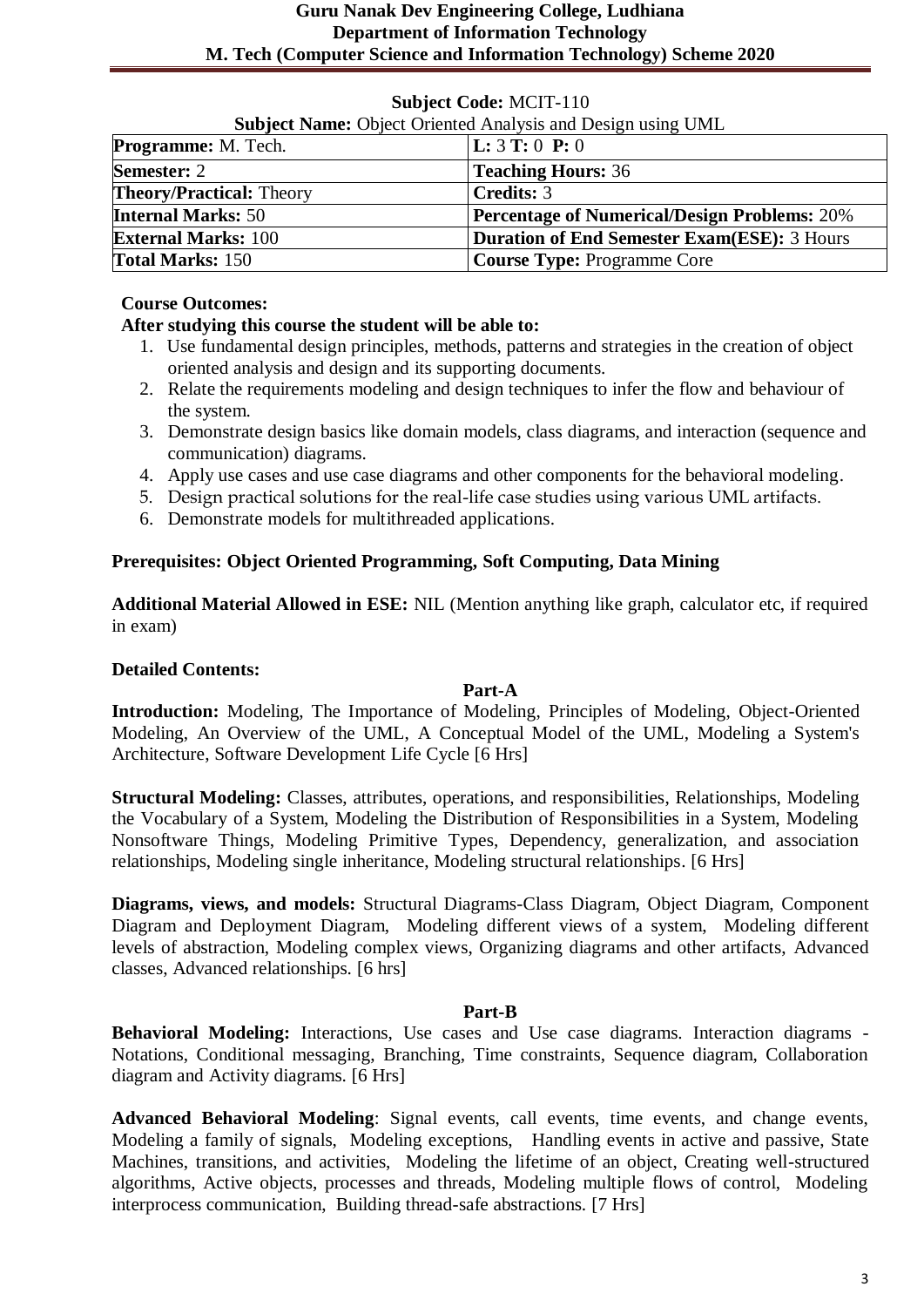**Architectural Modeling:** Modeling a Client/Server System, Modeling a Fully Distributed System, Systems, subsystems, models, and views, Modeling the architecture of a system, Modeling systems of systems, Organizing the artifacts of development. [5 Hrs]

# **Text Books:**

- 1. Grady Booch, James Rumbaugh, Ivar Jacobson, "Unified Modeling Language User Guide", 2nd Edition, Addison-Wesley Professional, 2005.
- 2. [Grady Booch,](https://www.goodreads.com/author/show/32713.Grady_Booch) ["Object-Oriented Analysis and Design with Applications"](https://www.goodreads.com/book/show/424923.Object_Oriented_Analysis_and_Design_with_Applications), Pearson India, 3rd Edition, 2015.
- 3. [James Rumbaugh,](https://www.goodreads.com/author/show/32754.James_Rumbaugh) "Object-Oriented Modeling and Design with UML", 2nd Edition , Pearson Prentice Hall, 2005.
- 4. Roger S Pressman, "Software Engineering: A practitioner's approach", 7th Edition, McGraw Hill Education, 2010.
- 5. Mahesh. P. Matha, "Object Oriented Analysis and Design Using UML", PHI Publication, 2008
- 6. Ian Sommerville, "Software Engineering", 10th Edition, Pearson India, 2018.
- 7. Rajesh Gupta, Paul Le Guernic, Sandeep Kumar Shukla, Jean-Pierre Talpin, "Formal Methods and Models for System Design: A System Level Perspective", Springer Science & Business Media, 2004

- 1. Ali Bahrami, "Object Oriented System Development", McGraw-Hill, 1999.
- 2. Meilir, Page-Jones, "Fundamentals of Object Oriented Design in UML", Addison Wesley, 2000.
- 3. [Donald W. Boyd,](https://www.google.co.in/search?tbo=p&tbm=bks&q=inauthor:%22Donald+W.+Boyd%22) "Systems Analysis and Modeling: A Macro to Micro Approach with Multidisciplinary Applications", Academic Press, 2001
- 4. Hassan Gomaa, "Software Modeling and Design: UML, Use Cases, Patterns, and Software Architectures", Cambridge University Press, 2011.
- 5. [Ned Kock,](https://www.google.co.in/search?tbo=p&tbm=bks&q=inauthor:%22Ned+Kock%22) "Systems Analysis & Design Fundamentals: A Business Process Redesign Approach, SAGE Publications, 2006.
- 6. Jennifer Preece, Yvonne Rogers and Helen Sharp, "Interaction Design: Beyond Human-Computer Interaction", Third Edition, 2002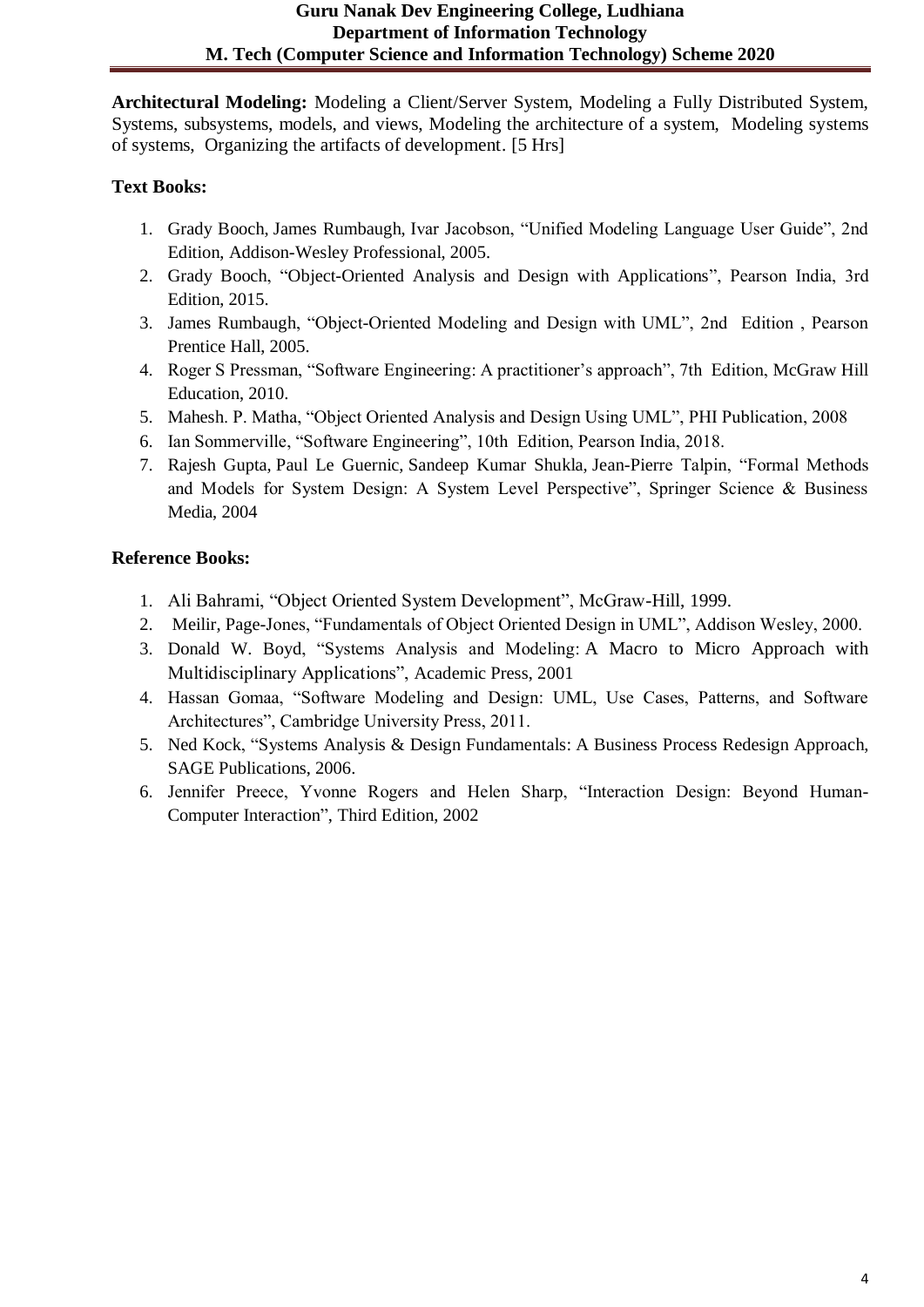| <b>Subject Name:</b> Object Oriented Analysis and Design using UML Laboratory |                                                      |
|-------------------------------------------------------------------------------|------------------------------------------------------|
| <b>Programme:</b> M. Tech.                                                    | L: 0 T: 0 P: 2                                       |
| <b>Semester: 2</b>                                                            | <b>Teaching Hours: 24</b>                            |
| <b>Theory/Practical: Practical</b>                                            | <b>Credits: 1</b>                                    |
| <b>Internal Marks: 50</b>                                                     | <b>Percentage of Numerical/Design Problems: 100%</b> |
| <b>External Marks: 50</b>                                                     | <b>Duration of End Semester Exam(ESE): 1.5 Hours</b> |
| <b>Total Marks: 100</b>                                                       | <b>Course Type: Programme Core</b>                   |

#### **Prerequisite**: **Object Oriented Programming, Soft Computing, Data Mining**

#### **Course Outcomes:**

#### **After completing this course students will be able to:**

- 1. Apply object-oriented methods for the design and analysis of real world applications.
- 2. Create UML diagrams for architectural modelling using UML framework based tool.
- 3. Stimulate further software design and development in the light of object-orientation by appropriate modeling and documentation of each stage.
- 4. Devise construction & testing framework and maintenance model diagrams on various case studies
- 5. Work in teams, based on assigned roles, to design practical solutions for the real-life case studies using UML artifacts
- 6. Create models for multithreaded applications.

#### **Detailed Contents**

- 1. Basic hands-on for modeling UML concepts
- 2. Implementing System Architecture through development of Analysis Model
- 3. Development of Class Diagram and Code Generation from Class Diagram
- 4. Modeling different levels of abstraction
- 5. Identification of entity and operational classes in Class Relationship Modeling
- 6. Identification and development of Use Case Diagrams and Use Case Descriptions.
- 7. Development of Problem Domain Object Model
- 8. Implementing System Construction through development of Sequence Diagram
- 9. Development of State Transition Diagram to introduce dynamism in static modeling
- 10. Modeling interprocess communication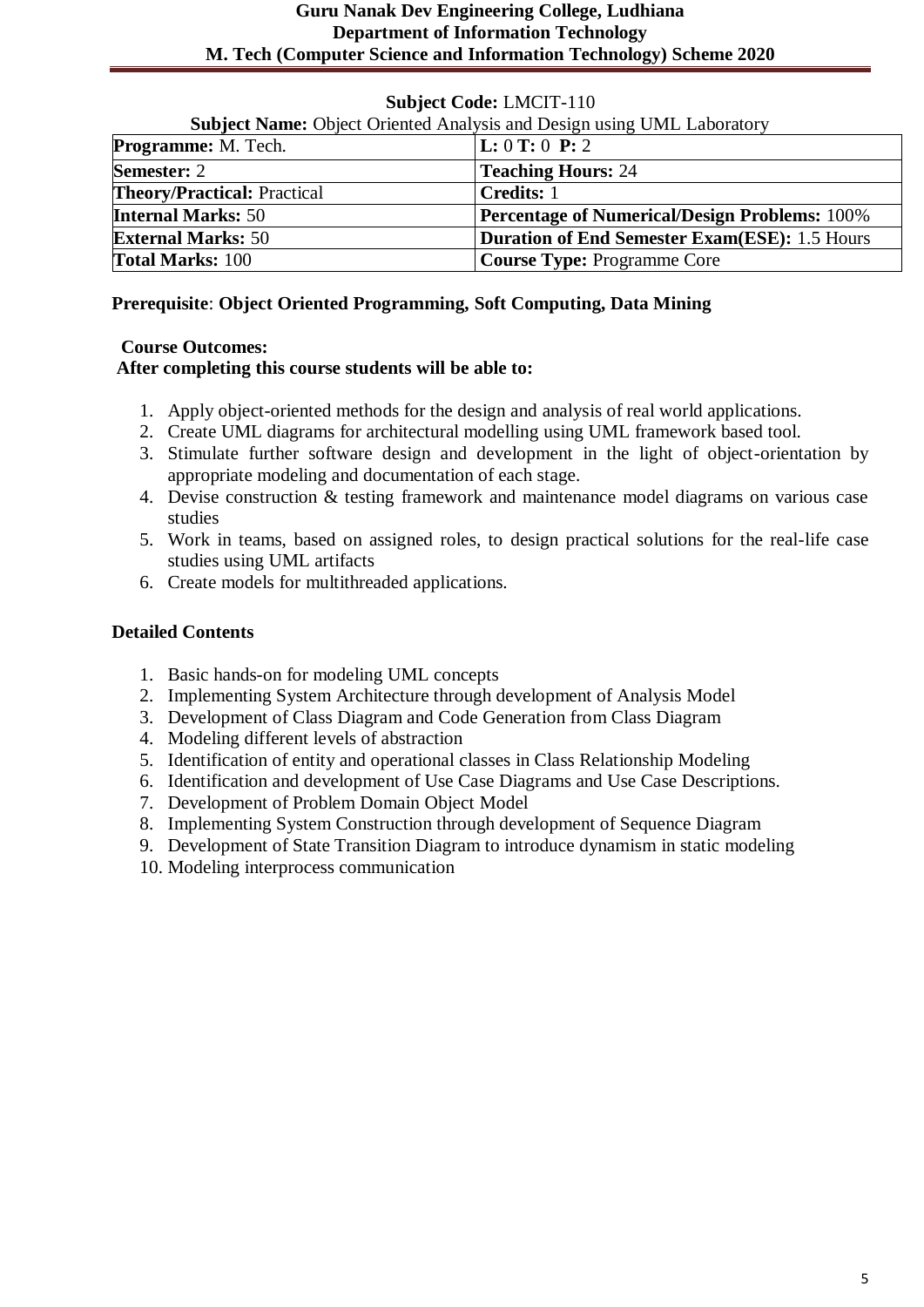| <b>Subject Name:</b> Advanced Bioinformatics |                                                     |
|----------------------------------------------|-----------------------------------------------------|
| <b>Programme:</b> M. Tech.                   | <b>L:</b> $3$ <b>T:</b> 0 <b>P:</b> 0               |
| <b>Semester: 2</b>                           | <b>Teaching Hours: 36</b>                           |
| <b>Theory/Practical:</b> Theory              | <b>Credits: 3</b>                                   |
| <b>Internal Marks: 50</b>                    | <b>Percentage of Numerical/Design Problems:</b> 15% |
| <b>External Marks: 100</b>                   | <b>Duration of End Semester Exam(ESE): 3 Hours</b>  |
| <b>Total Marks: 150</b>                      | <b>Course Type: Programme Elective</b>              |

# **Course Outcomes:**

# **After studying this course the student will be able to:**

- 1. Analyze various Bioalgorithms and tools like Point Accepted Mutation (PAM), Blocks Substitution Matrix (BLOSUM) etc.
- 2. Examine and conceptualize the concepts of Alignment and Gene Prediction Methods.
- 3. Identify and quantify Protein Structure and Modeling
- 4. Comprehend the usage if Bioinformatics in Computer-aided Drug Design
- 5. Implementation of various Biomolecular and Simulation packages

# **Prerequisites:** Introduction to Bioinformatics

**Additional Material Allowed in ESE:** NIL (Mention anything like graph, calculator etc, if required in exam)

# **Detailed Contents:**

#### **Part-A**

# **Bioalgorithms and Tools:**

Introduction, Concept of Alignment, Sequence Alignment, Scoring Matrices, Point Accepted Mutation (PAM), Blocks Substitution Matrix (BLOSUM), Alignment of Pairs of Sequences, Alignment Algorithms, Heuristic Methods, Multiple Sequence Alignment [5 hrs]

# **Gene Prediction Methods**:

Introduction, Biological Overview, Gene Prediction, Computational Methods of Gene Prediction, Methods of Gene Prediction, Combination of Two Methods, Complexities regarding Gene Prediction. [5 hrs]

# **Protein Structure and Modeling:**

Protein and Secondary Structure Prediction, Levels of Protein Structure, Conformational Parameters of Secondary Structure of a Protein, Secondary Structure Types, Secondary Structure Prediction, Software's for Secondary Structure Prediction, Limitations of Secondary Structure Prediction. [8 hrs]

# **Part-B**

# **Bioinformatics in Computer-aided Drug Design:**

Introduction, The Drug Discovery Process, Structural Bioinformatics in Drug Discovery, Structure-Activity Relationship (SAR) and Quantitative Structure-Activity Relationship (QSAR) Techniques in Drug Design, Graph Theory, Molecular Docking, Briefing on Drug Bank, AutoDock- The Docking Software and Auto Dock Tools (ADT) [8 hrs]

# **Modeling of Biomolecular Systems:**

Introduction, Monte Carlo Methods, Molecular Dynamics, Energy Minimization, Leading Molecular Dynamics (MD) Simulation Packages, Markov Chains and Hidden Markov Model (HMM), Application of Viterbi Algorithm, Application of HMMs to specific problems, Advantages of HMM, Genetics Computer Group (GCG) Wisconsin Package [8hrs]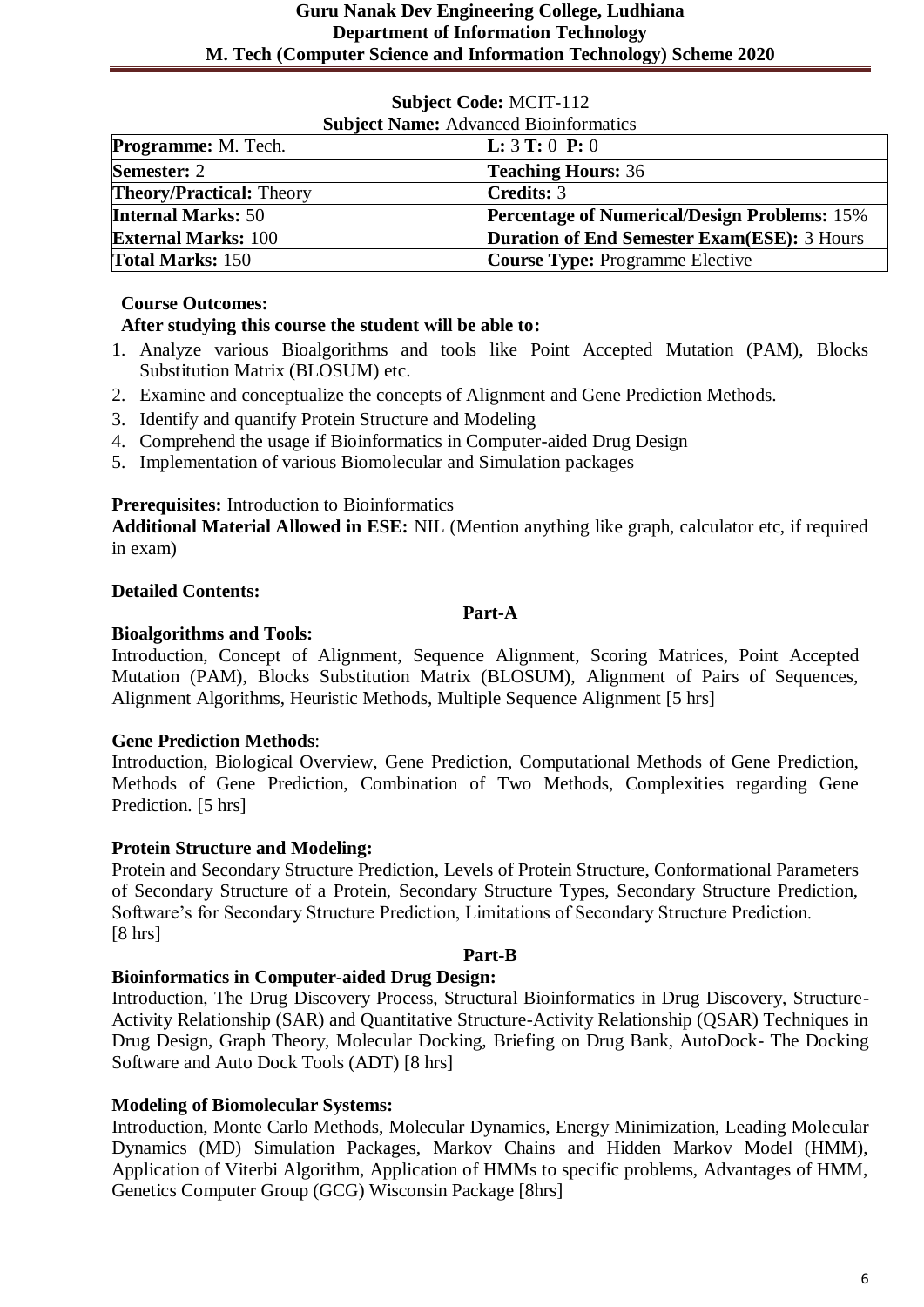# **Guru Nanak Dev Engineering College, Ludhiana Department of Information Technology M. Tech (Computer Science and Information Technology) Scheme 2020**

# **Text Books:**

- 1. Rastogi, S.C., Mendiratta, N., Rastogi, P. (2018). Bioinformatics: Methods and Applications - Genomics, Proteomics and Drug Discovery (4th ed.). India: PHI Learning.
- 2. Antao, T. (2015). Bioinformatics with Python Cookbook (2nd ed.). Birmingham, UK: PACKT Publishing.
- 3. Ghosh, Z. and Mallick, B. (2013). Bioinformatics: Principles and Applications (4th ed.)UK: Oxford University Press.

# **Reference Books:**

- 1. Bergeron, B. (2017). Bioinformatics Computing (4th ed.). India: Prentice Hall Inc. Ignacimuthu, S. (2013).
- 2. Basic Bioinformatics (3rd ed.) 2017. India, New Delhi: Narosa Publishing House Pvt. Ltd.

# **E-Books and Online Learning Material:**

- 1. An Introduction to Bioinformatics Algorithms by Neil C. Jones and Pavel A. Pevznerhttp://www.cs.ukzn.ac.za/~hughm/bio/docs/IntroToBioinfAlgorithms.pdf Accessed on Dec. 09, 2019
- 2. Protein Structure Prediction by Sitao Wu and Yang Zhang https://zhanglab.ccmb.med.umich.edu/papers/2009\_8.pdfAccessed on Dec.10, 2019

# **Online Courses and Video Lectures:**

- 1. http://bix.ucsd.edu/bioalgorithms/presentations/Ch08\_GraphsDNAseq.pdf Accessed on Dec.10, 2019
- 2. https://www.ncbi.nlm.nih.gov/pmc/articles/PMC5187414/ Accessed on Dec. 14, 2019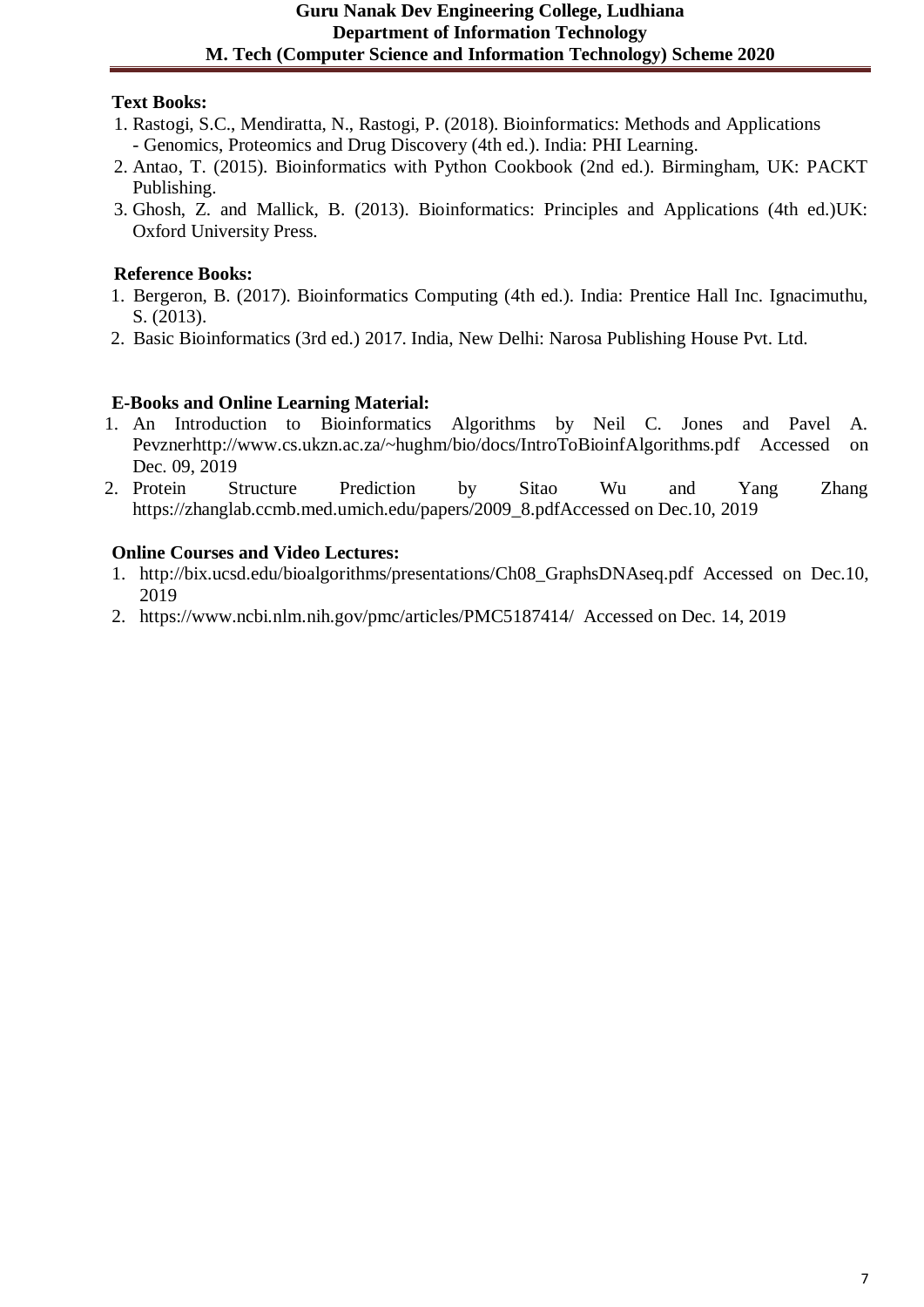|  |  | <b>Subject Code: LMCIT-112</b> |
|--|--|--------------------------------|
|--|--|--------------------------------|

| <b>Subject Name:</b> Advanced Bioinformatics Laboratory |                                                      |
|---------------------------------------------------------|------------------------------------------------------|
| <b>Programme:</b> M. Tech.                              | L: 0 T: 0 P: 2                                       |
| <b>Semester: 2</b>                                      | <b>Teaching Hours: 24</b>                            |
| <b>Theory/Practical: Practical</b>                      | <b>Credits: 1</b>                                    |
| <b>Internal Marks: 50</b>                               | <b>Percentage of Numerical/Design Problems: 100%</b> |
| <b>External Marks: 50</b>                               | <b>Duration of End Semester Exam(ESE): 1.5 Hours</b> |
| <b>Total Marks: 100</b>                                 | <b>Course Type: Programme Elective</b>               |

#### **Course Outcomes: After studying this course the student will be able to:**

- 1. Analysis of protein sequence from protein database
- 2. Analysis of Primary, Secondary and Tertiary Structure of Protein.
- 3. Implementation of Pair-wise and Multiple Sequence Alignment by using ClustalW.
- 4. Phylogenetic analysis by using web tool.
- 5. Quaternary structural analysis.

**Pre-requisites:** Knowledge of Database Management Systems **Detailed Contents:**

- 1. Analysis of protein sequence from protein database.
- 2. Primary structure analysis of protein.
- 3. Secondary structure analysis of protein.
- 4. Tertiary structure analysis of protein.
- 5. Pair-wise sequence alignment by using ClustalW.
- 6. Multiple sequence alignment by using ClustalW.
- 7. Phylogenetic analysis by using web tool.
- 8. Quaternary structural analysis.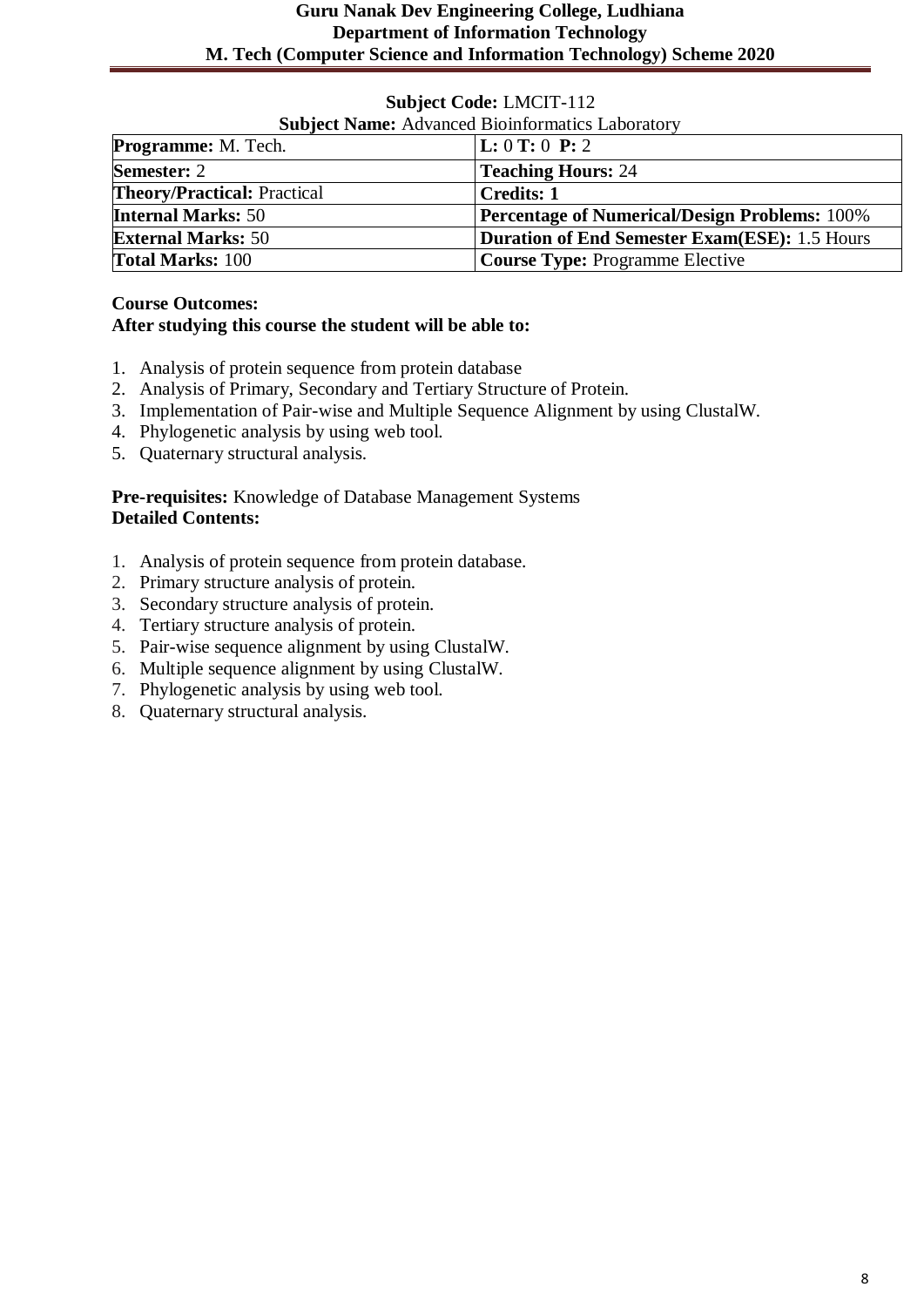| <b>Subject Name: Data Analytics</b> |                                                     |
|-------------------------------------|-----------------------------------------------------|
| <b>Programme:</b> M. Tech.          | <b>L:</b> $3$ <b>T:</b> 0 <b>P:</b> 0               |
| <b>Semester: 2</b>                  | <b>Teaching Hours: 36</b>                           |
| <b>Theory/Practical: Theory</b>     | <b>Credits: 3</b>                                   |
| <b>Internal Marks: 50</b>           | <b>Percentage of Numerical/Design Problems:</b> 40% |
| <b>External Marks: 100</b>          | Duration of End Semester Exam(ESE): 3 Hours         |
| <b>Total Marks: 150</b>             | <b>Course Type: Programme Elective</b>              |

# **Course Outcomes:**

# **After studying this course students will be able to:**

- 1. Demonstrate proficiency with statistical analysis of data.
- 2. Graphically interpret data.
- 3. Identify the risks and risk management.
- 4. Implement large scale analytics projects from various domains.
- 5. Develop applications based on Agile Framework.

**Prerequisites:** Data Mining, Machine Learning, Programming skills, Soft Computing

**Additional Material Allowed in ESE:** NIL (Mention anything like graph, calculator etc, if required in exam)

# **Detailed Contents:**

# **Part-A**

# **Data Analytics and Project Management:**

Key role of data analytics in the process of driving change in project management, Elements, Variables, and Data categorization, Levels of Measurement, Data management and indexing, Introduction to statistical learning and R-Programming. [9 hrs]

# **Categories of Analytics and Risk Management:**

Descriptive Analytics, Predictive Analytics, Perspective Analytics, Measures of central tendency, Measures of location of dispersions, Practice and analysis with R, Risk Management Process, Establishing Tolerance, Data Collection risk and risk collection, Exploratory risks in data analytics, Confirmatory Analytics risks, predictive risks in data analytics, risks in communicating results, resolving data analytics risks. [9 hrs]

# **Part-B**

# **Basic analysis techniques:**

Statistical hypothesis generation and testing, Chi-Square test, t-Test, Analysis of variance, Correlation analysis, Maximum likelihood test, Regression analysis, Practice and analysis with R. [9 hrs]

# **Agile Project Management and Data Analytics:**

Introduction, The Changing Data Landscape, Volume, Variety , Velocity and Veracity, CRISP-DM and Agile Methodology, Agile Principles and Cross-industry standard process for data mining (CRISP-DM) Alignment, Challenges of Agile Software Development Applied to Data Analytics, Future Trends in Agile and Data Analytics, Data Analytics and Scrum, Agile, SCRUM and Data Analytics in Online Transactional Processing (OLTP) and Online Analytical Processing (OLAP).  $[9 \text{ hrs}]$ 

# **Text Books:**

- 1. Seweryn Spalek, "Data Analytics in Project Management", 6th Edition, CRC Press Taylor and Francis Group, 2019.
- 2. G. James, D. Witten, T Hastie, and R. Tibshirani, "An Introduction to Statistical Learning: with Applications in R", Springer, 2013.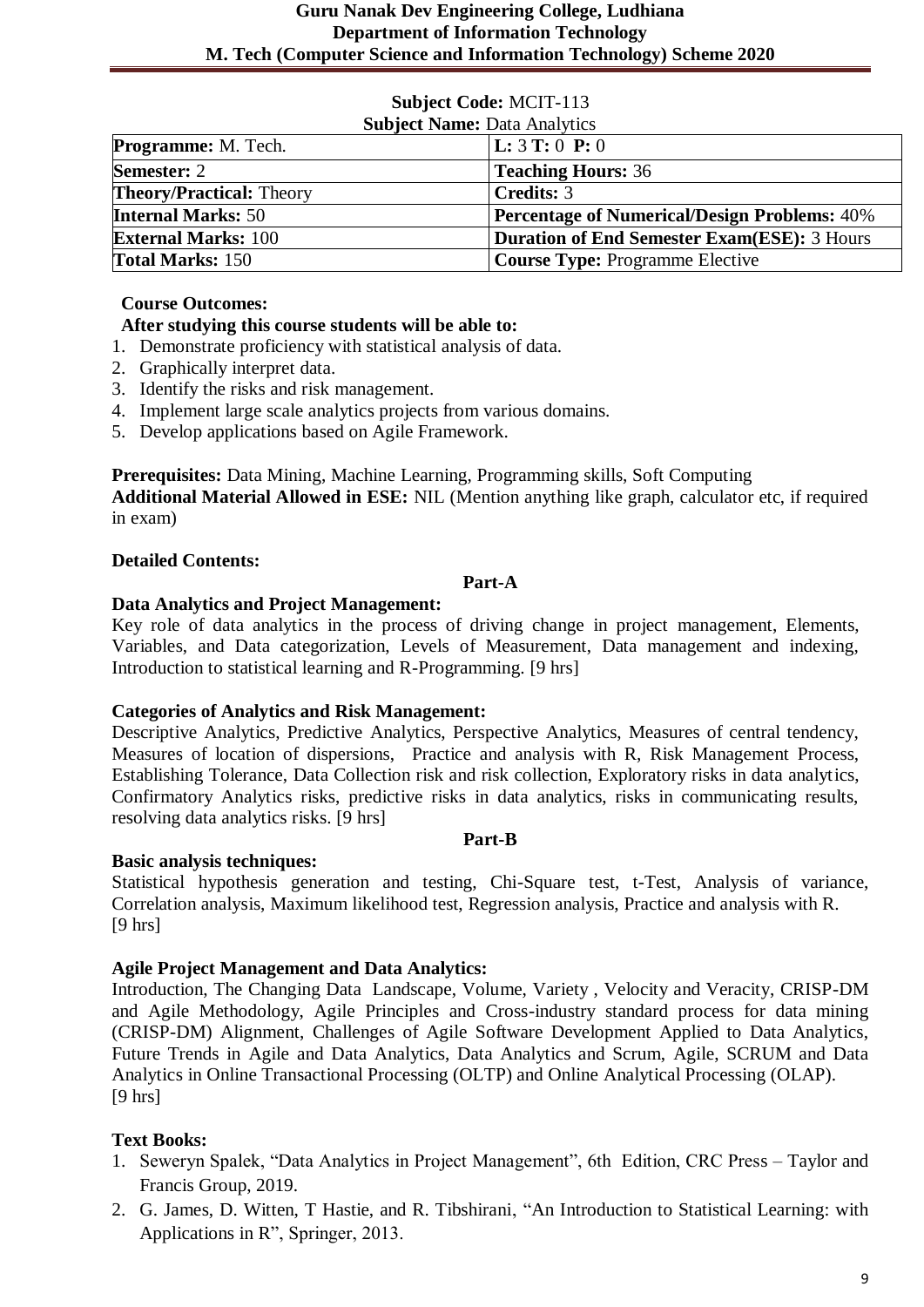3. Ronald E. Walpole, Raymond H. Myers, Sharon L. Myers and Keying Ye, "Probability & Statistics for Engineers & Scientists", Prentice Hall Inc.", 9<sup>th</sup> Edition.2010

- 1. Ronald E. Walpole, Raymond H. Myers, Sharon L. Myers and Keying Ye, "Probability & Statistics for Engineers & Scientists", (9<sup>th</sup> Edition.), Prentice Hall Inc.2010
- 2. Trevor Hastie Robert Tibshirani Jerome Friedman, "The Elements of Statistical Learning, Data Mining, Inference, and Prediction" (2<sup>nd</sup> Edition.), Springer, 2014.
- 3. Anna Maria Paganoni and Piercesare Secchi, "Advances in Complex Data Modeling and Computational Methods in Statistics", Springer, 2013.
- 4. Mark Gardener, "Beginning R: The Statistical Programming Language", Wiley, 2013.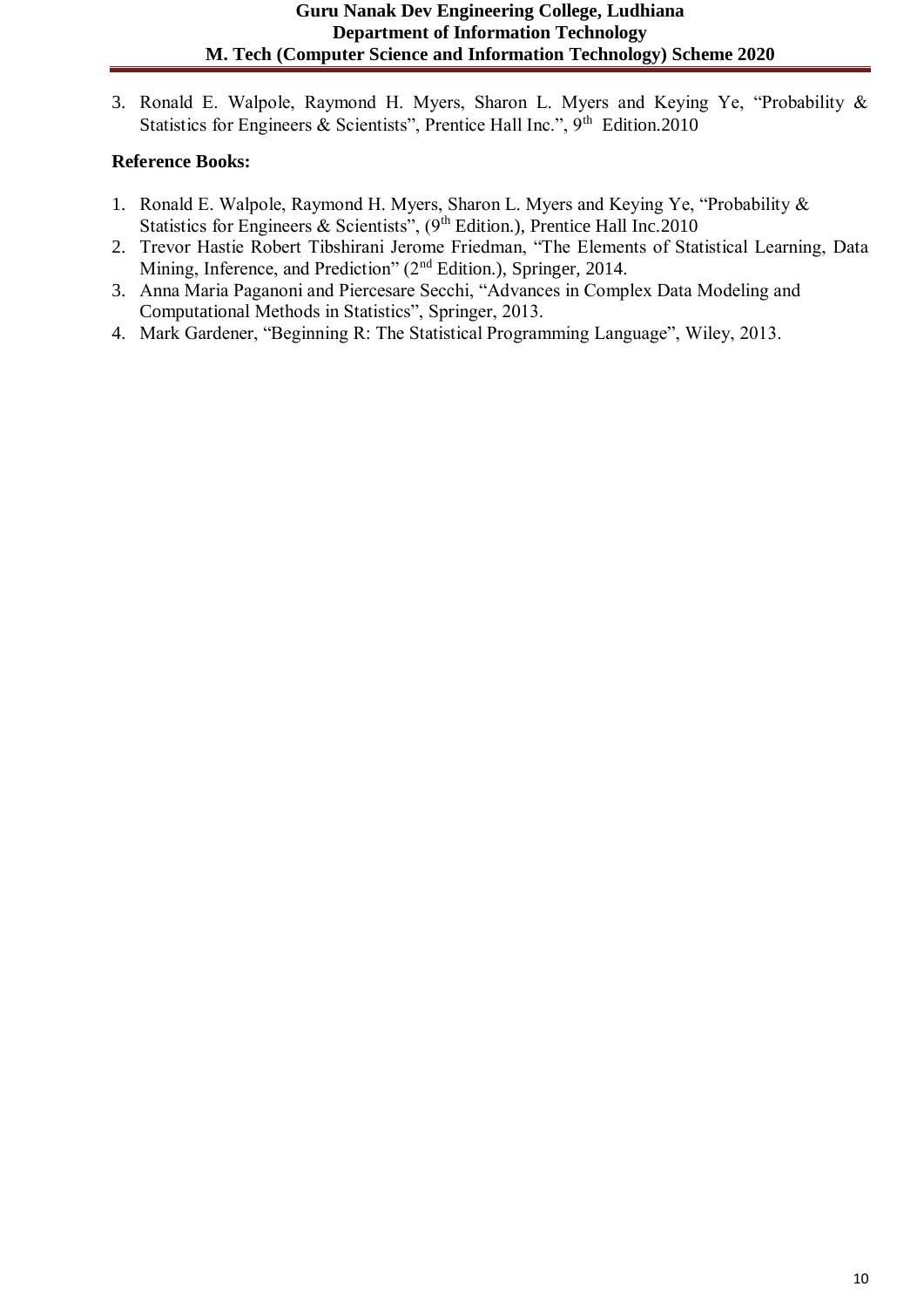| <b>Subject Name: Data Analytics Laboratory</b> |                                                      |
|------------------------------------------------|------------------------------------------------------|
| <b>Programme:</b> M. Tech.                     | $\bf L: 0 \bf T: 0 \bf P: 2$                         |
| <b>Semester: 2</b>                             | <b>Teaching Hours: 24</b>                            |
| <b>Theory/Practical: Practical</b>             | <b>Credits: 1</b>                                    |
| <b>Internal Marks: 50</b>                      | <b>Percentage of Numerical/Design Problems: 100%</b> |
| <b>External Marks: 50</b>                      | <b>Duration of End Semester Exam(ESE): 1.5 Hours</b> |
| <b>Total Marks: 100</b>                        | <b>Course Type: Programme Elective</b>               |

# **Course Outcomes:**

# **After studying the course students will be able to:**

- 1. Gather sufficient relevant data, conduct data analytics using scientific methods, and make appropriate and powerful connections between quantitative analysis and real-world problems.
- 2. Demonstrate a sophisticated understanding of the concepts and methods; know the exact scopes and possible limitations of each method; and show capability of using data analytics skills to provide constructive guidance in decision making.
- 3. Use advanced techniques to conduct thorough and insightful analysis, and interpret the results correctly with detailed and useful information.
- 4. Show substantial understanding of the real problems; conduct deep data analytics using correct methods; and draw reasonable conclusions with sufficient explanation and elaboration.
- 5. Write an insightful and well-organized report for a real-world case study, including thoughtful and convincing details.

**Prerequisites:** Data Mining, Machine Learning, Programming skills in C/C++, Java, Soft Computing.

# **Detailed Contents:**

- 1. Downloading and Installing R and R Studio.
- 2. Installation of relevant R packages.
- 3. Exploratory data analysis in R.
- 4. Data Manipulation in R
- 5. Perform correlation analysis in R.
- 6. Demonstrate Analysis of variance using R.
- 7. Implement Chi-Square Test in R.
- 8. Demonstrate T-test.
- 9. Predictive Modelling using R.
- 10. Descriptive Analysis using R.
- 11. Demonstrate Regression Analysis.
- 12. Project: Sentiment Analysis using R.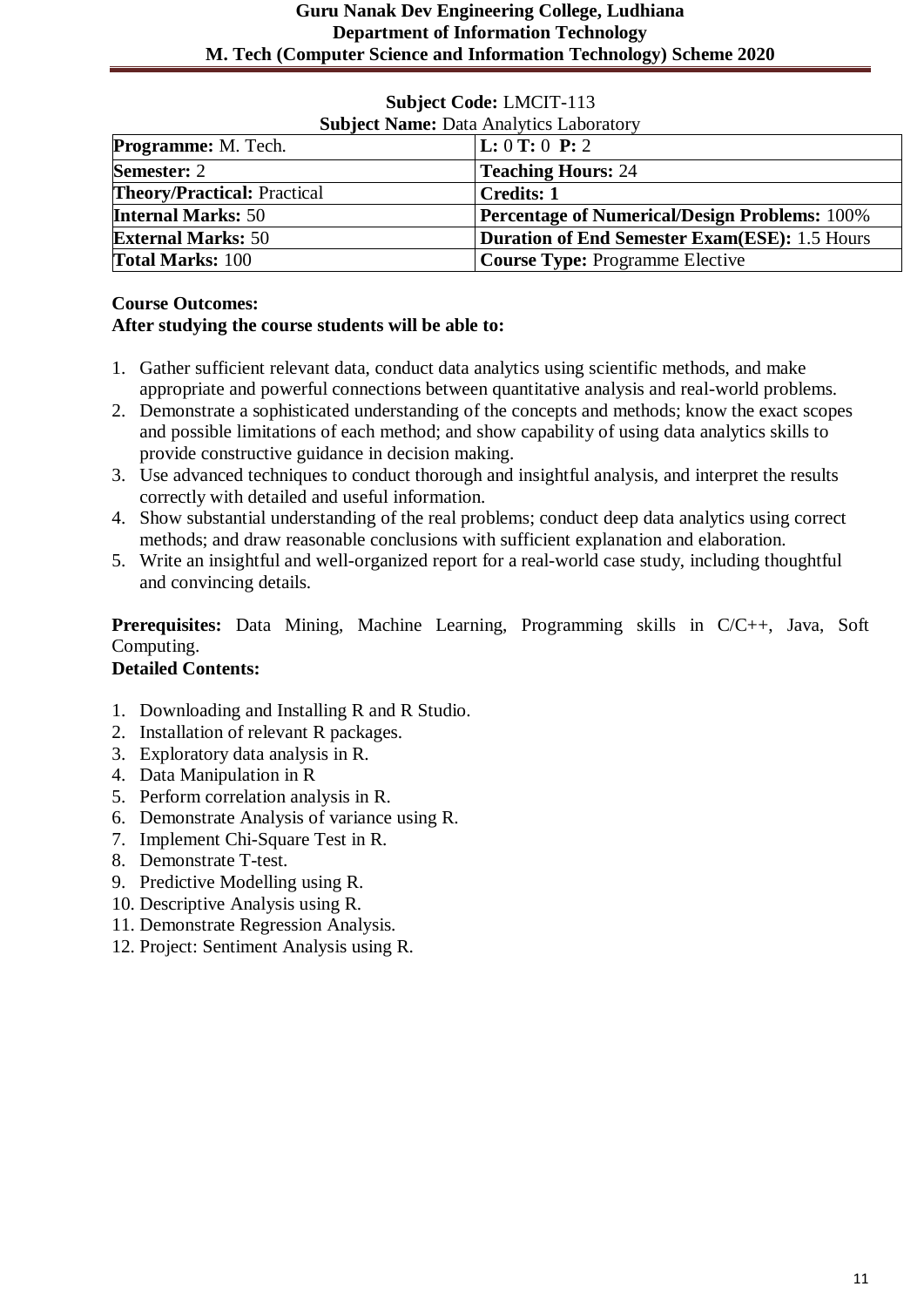| <b>Subject Name: Social Networking</b> |                                                     |
|----------------------------------------|-----------------------------------------------------|
| <b>Programme:</b> M. Tech.             | <b>L:</b> $3$ <b>T:</b> 0 <b>P:</b> 0               |
| <b>Semester: 2</b>                     | <b>Teaching Hours: 36</b>                           |
| <b>Theory/Practical: Theory</b>        | <b>Credits: 3</b>                                   |
| <b>Internal Marks: 50</b>              | <b>Percentage of Numerical/Design Problems: 40%</b> |
| <b>External Marks: 100</b>             | Duration of End Semester Exam(ESE): 3 Hours         |
| <b>Total Marks: 150</b>                | <b>Course Type: Programme Elective</b>              |

# **Course Outcomes:**

#### **After studying this course the student will be able to:**

- 1. Analyze dynamics and evolution of social networks
- 2. Demonstrate the development of social structures
- 3. Implement the framework of network analysis
- 4. Apply the concept of network centrality with various concepts like betweenness, closeness, page ranks etc.
- 5. Implement various community concepts like: clustering, community structure, modularity

# **Prerequisites:** Data Mining, Recommender Systems.

**Additional Material Allowed in ESE:** NIL (Mention anything like graph, calculator etc, if required in exam)

# **Detailed Contents:**

#### **Part-A**

**Random network models:**Nodes, edges, adjacency matrix, one and two-mode networks, node degree, Erdos-Renyi and Barabasi-Albert Concepts: connected components, giant component, average shortest path, diameter, breadth-first search, preferential attachment. [9 hrs]

**Network centrality and Community:**Betweenness, closeness, eigenvector centrality (+ PageRank), network centralization, clustering, community structure, modularity, overlapping communities. [9 hrs]

#### **Part-B**

**Small world network models, optimization, strategic network formation and search:**  Geographic networks, decentralized search, Simple contagion, opinion formation, coordination and cooperation, threshold models, unusual applications of Social Network Analysis (SNA). [9 hrs] **SNA and online social networks:** How services such as Facebook, LinkedIn, Twitter, Couch Surfing, using SNA to understand their users and improve their functionality [9 hrs]

# **Text Books:**

- 1. John Scott, Social Network Analysis, 3rd Edition, SAGE Publications, 2013.
- 2. Song Yang, Franzisca B.Kellar, Lu Zheng, Social Network Analysis: Methods and Examples, SAGE Publications, 2017.
- 3. Wouter de Nooy, Andrej Mrvar, Vladimir Batagelj, Exploratory Social Network Analysis with Pajek, 2nd Revised Edition, Cambridge University Press, 2011.

- 1. Patrick Doreian, Frans Stokman, Evolution of Social Networks, Routledge, 2013.
- 2. David Easley and Jon Kleinberg, Networks, Crowds, and Markets: Reasoning About a Highly Connected World, Cambridge University Press, 2010.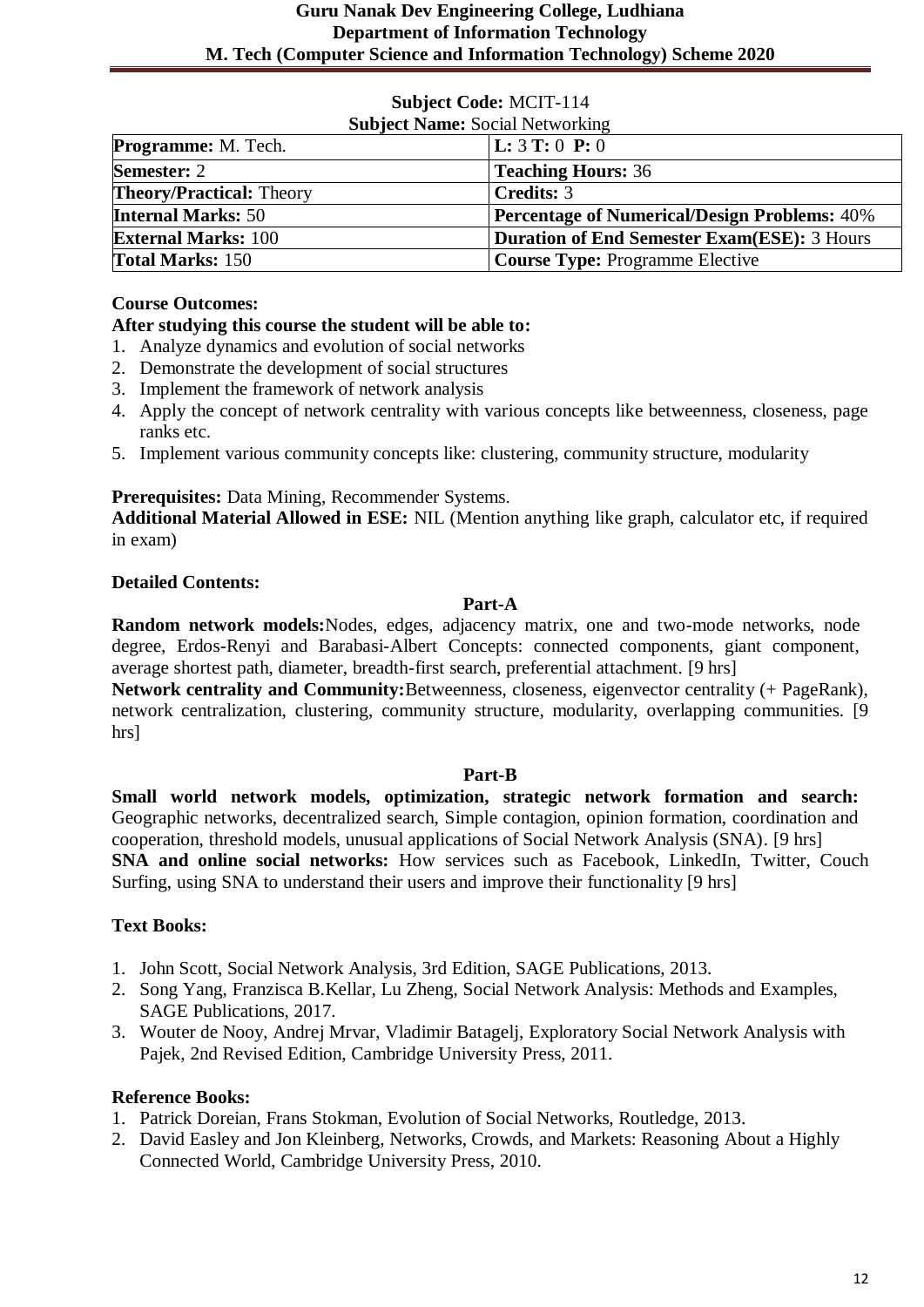| <b>Subject Code: LMCIT-114</b> |  |
|--------------------------------|--|
|--------------------------------|--|

| <b>Subject Name: Social Networking Laboratory</b> |                                                      |
|---------------------------------------------------|------------------------------------------------------|
| <b>Programme:</b> M. Tech.                        | L: 0 T: 0 P: 2                                       |
| <b>Semester: 2</b>                                | <b>Teaching Hours: 24</b>                            |
| <b>Theory/Practical: Practical</b>                | <b>Credits: 1</b>                                    |
| <b>Internal Marks: 50</b>                         | <b>Percentage of Numerical/Design Problems: 100%</b> |
| <b>External Marks: 50</b>                         | <b>Duration of End Semester Exam(ESE): 1.5 Hours</b> |
| <b>Total Marks: 100</b>                           | Course Type: Programme Elective-III                  |

#### **Course Outcomes: After studying this course, the student will be able to:**

- 1. Apply the basic function of loading, managing and visualizing the networks.
- 2. Demonstrate the development of social network structures through basic cohesion metrics.
- 3. Implement the framework of network analysis.
- 4. Apply the concept of network centrality with various concepts like betweenness, closeness, page ranks etc.
- 5. Implement various community concepts like: clustering, community structure, modularity

**Pre-requisites:** Basics of R, Data Mining, Recommender Systems. **Detailed Contents:**

- 1. Install all packages need for Social Network Analysis in R.
- 2. Addition, Visualization and Export of Vertex Attributes of a Graph.
- 3. Acquisition of basic cohesion metrics of density, reciprocity, reach, path distance, and transitivity.
- 4. Develop triadic analyses and a measure of heterogeneity.
- 5. Calculation of Centrality Measures.
- 6. Find the correlations between different Centrality measures.
- 7. Community detection based on betweenness method.
- 8. Hierarchical Clustering On Social & Task Ties.
- 9. Case Studies on social network analysis for different social networks such as Facebook, Twitter, LinkedIn etc.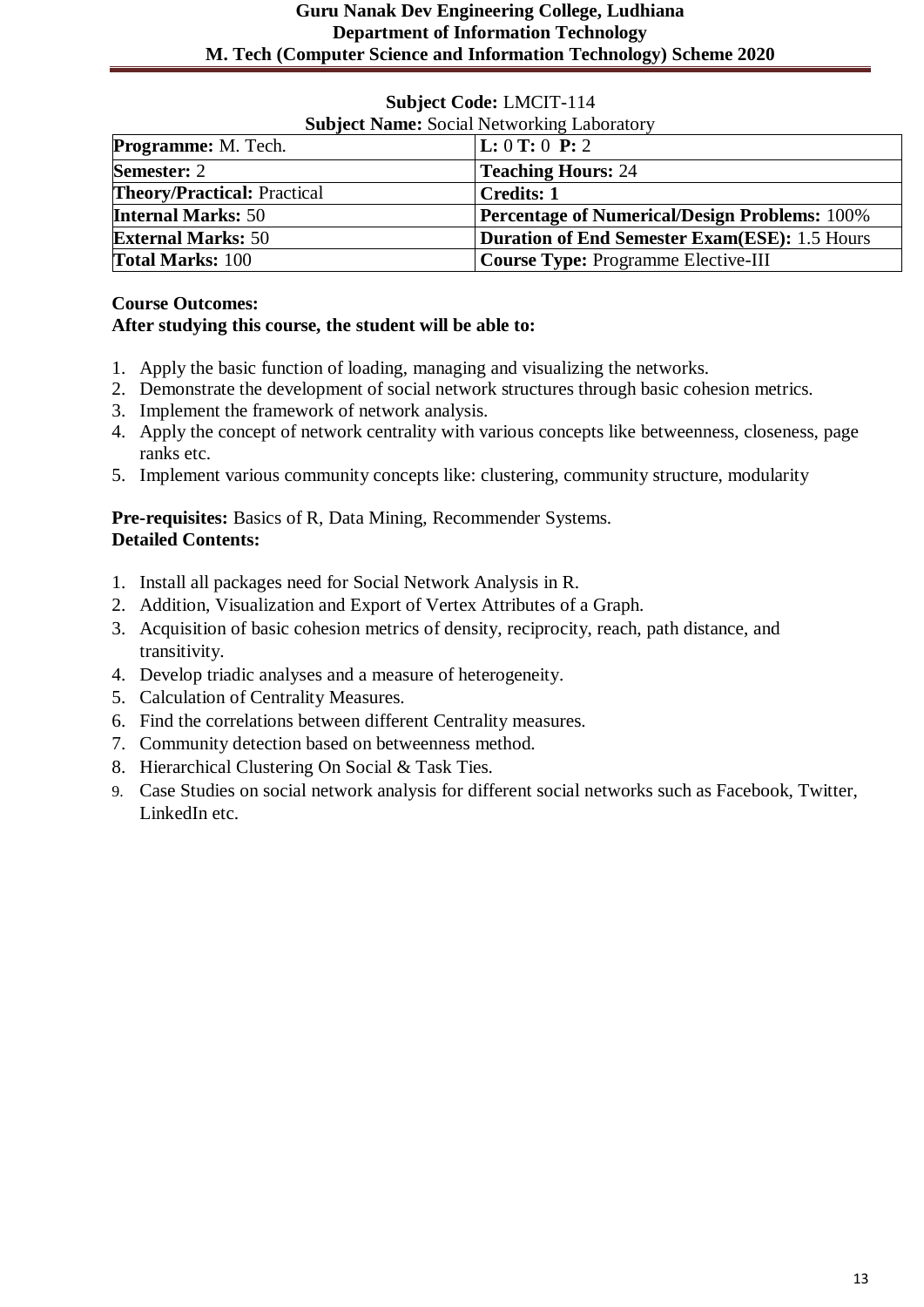| <b>Subject Name: Deep Learning</b> |                                                          |
|------------------------------------|----------------------------------------------------------|
| <b>Programme:</b> M.Tech           | <b>L:3 T:0</b> P: 0                                      |
| Semester:2                         | <b>Teaching Hours: 36 Hours</b>                          |
| <b>Theory/Practical: Theory</b>    | <b>Credits: 3</b>                                        |
| <b>Internal Marks: 50</b>          | Percentage of Numerical/Design/Programming Problems: 30% |
| <b>External Marks: 100</b>         | <b>Duration of End Semester Exam(ESE): 3 hours</b>       |
| <b>Total Marks: 150</b>            | <b>Course Status: Programme Elective</b>                 |

**On completion of the course the student will have the ability to:**

#### **CO Course Outcomes**

- 1. Evaluate the Deep Learning Methodologies
- 2. Analyze the mathematical foundations for execution of different Deep Learning Algorithms
- 3. Implement Deep Feed forward Networks and Convolution Networks
- 4. Apply regularization for deep learning classifiers
- 5. Apply Deep Learning in real life problems.

#### **Prerequisites:** Soft Computing, Machine Learning **Additional Material Allowed in ESE:** Scientific Calculator

#### **Detailed Contents:**

#### **Part-A**

**Introduction:** Historical Trends in Deep Learning: Increasing Dataset Sizes, Increasing Model Sizes, Increasing Accuracy, Complexity and Real-World Impact, Mathematical Foundations of Deep Learning, Introduction to Tensors, Data pipelines, text processing. [8 hrs]

**Deep Feedforward Networks:** Gradient-Based Learning, Hidden Units, Architecture Design, Back Propagation and Other Differentiation Algorithms [4 hrs]

**Regularization for Deep Learning:** Parameter Norm Penalties, Norm Penalties as Constrained Optimization, Regularization and Under-Constrained Problems, Dataset Augmentation, Noise Robustness, Semi-Supervised Learning, Multitask Learning, Early Stopping, Parameter Tying and Parameter Sharing, Sparse Representation, Bagging and Other Ensemble Methods, Dropout, Adversarial Training, Tangent Distance, Tangent Prop and Manifold Tangent Classifier [6 hrs]

**Part-B**

**Optimization for Training Deep Models:** Deep Learning vs Pure Optimization, Challenges in Neural Network Optimization, Basic Algorithms, Parameter Initialization Strategies, Algorithms with Adaptive Learning Rates, Approximate Second-Order Methods, Optimization Strategies and Meta-Algorithms [7 hrs]

**Convolutional Networks:** The Convolution Operation, Pooling, Variants of the basic Convolution Function, Structured Outputs, Data Types, Efficient Convolution Algorithms, Random or Unsupervised Features, The Neuroscientific Basis for Convolutional Networks [7 hrs]

**Applications:** Large-Scale Deep Learning, Computer Vision, Speech Recognition, Natural Language Processing. [4 hrs]

# **Text Books:**

- 1. Bengio, Yoshua, Ian J. Goodfellow, and Aaron Courville (2016). Deep Learning, MIT Press.
- 2. Sivanandam, S.N., Deepa, S.N. (2019). Principles of Soft Computing (3rd ed.), Wiley India Pvt. Ltd.
- 3. Josh Patterson, Adam Gibson (2017). Deep Learning: A Practitioner's Approach, O'Reilly Media, Inc.
- 4. Goodfellow, I., YoshuaBengio, Courville I., Bach, F. (2017). Deep Learning, Adaptive Computation and Machine Learning series, MIT Press.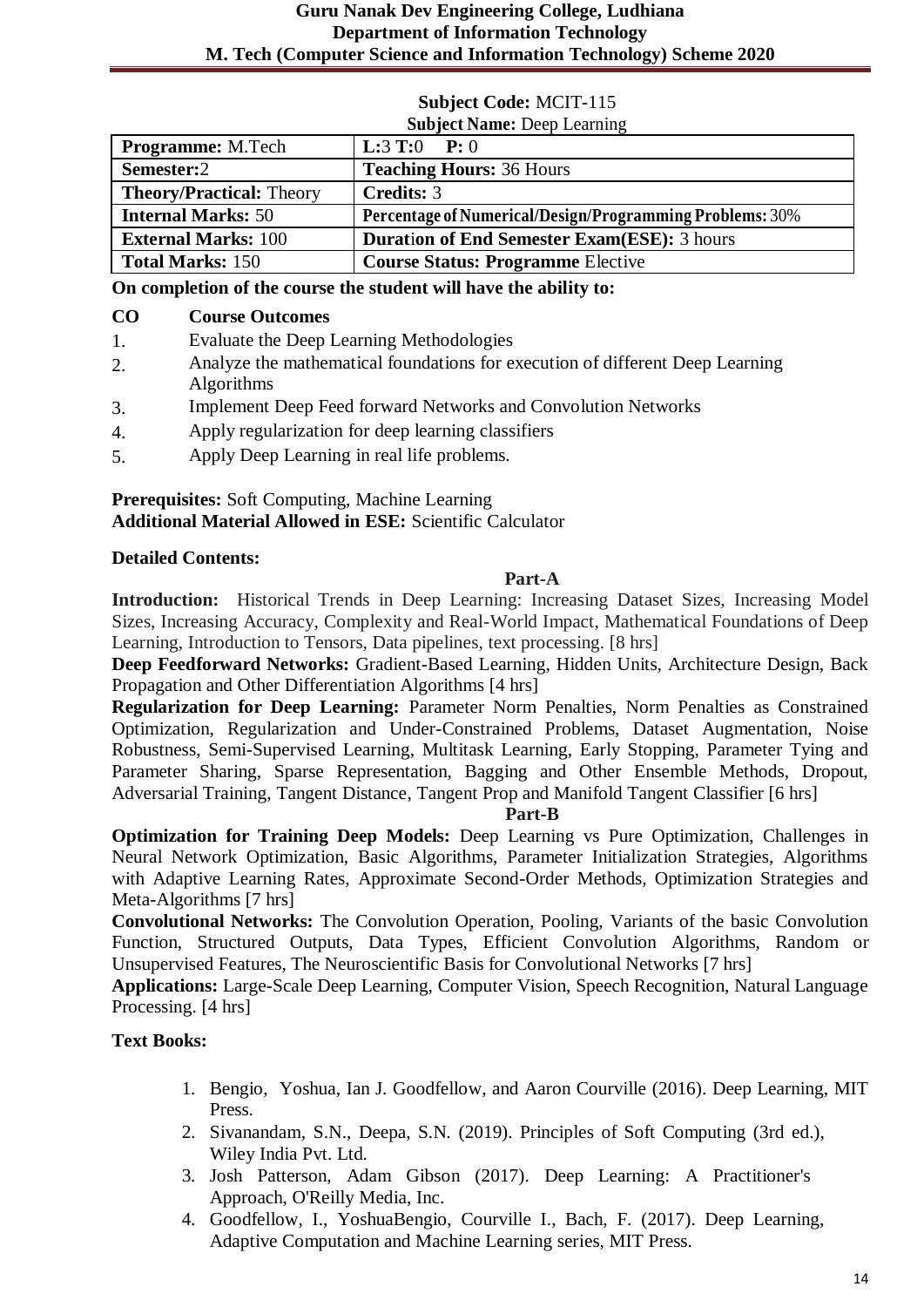5. AurelienGeron (2017). Hands-On Machine Learning with Scikit-Learn and Tensor Flow: Concepts, Tools, and Techniques to Build Intelligent Systems (2nd ed.)Shroff/O'Reilly.

- 1. Michie D., Spiegelhalter D. J., Taylor C. C. (2009) Machine Learning, Neural and Statistical Classification. Overseas Press.
- 2. Murphy, K. (2012). Machine Learning: A Probabilistic Perspective, MIT Press.
- 3. Hastie T., Tibshirani, R., Friedman, J. (2009). The Elements of Statistical Learning, Springer.
- 4. Bishop, C. (2007) Pattern Recognition and Machine Learning, Springer.
- 5. Trevor Hastie, Robert Tibshirani, Jerome Friedman, The Elements of Statistical Learning, Springer 2009
- 6. Christopher Bishop, Pattern Recognition and Machine Learning, Springer, 2007.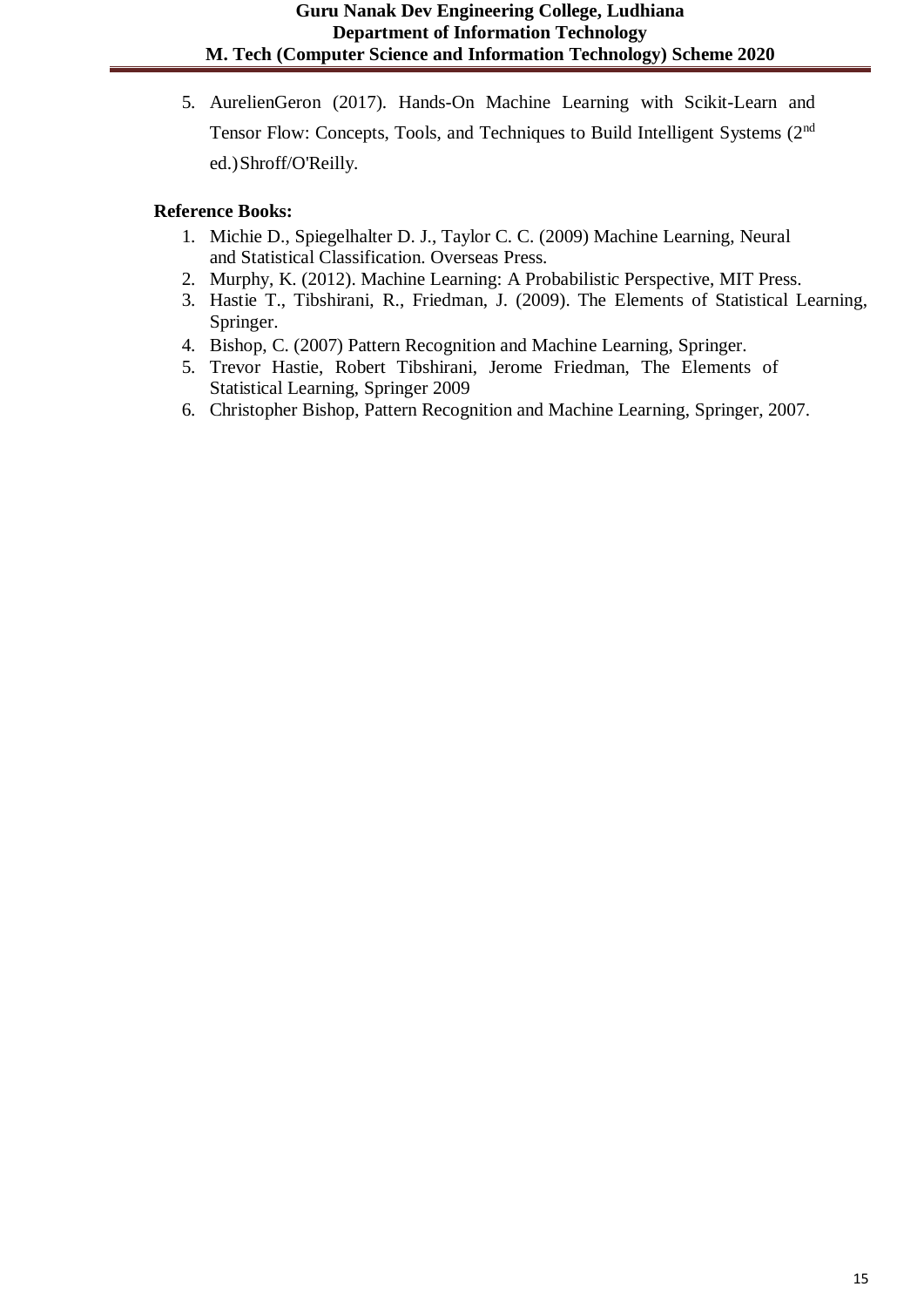# **Guru Nanak Dev Engineering College, Ludhiana Department of Information Technology M. Tech (Computer Science and Information Technology) Scheme 2020**

#### **Subject Code**: LMCIT-115 **Subject Name:** Deep Learning Laboratory

| <b>Programme:</b> M.Tech           | <b>L:0 T:0</b> P: 2                                      |
|------------------------------------|----------------------------------------------------------|
| Semester:2                         | <b>Teaching Hours: 24 Hours</b>                          |
| <b>Theory/Practical: Practical</b> | <b>Credits: 1</b>                                        |
| <b>Internal Marks: 50</b>          | Percentage of Numerical/Design/Programming Problems: 70% |
| <b>External Marks: 50</b>          | <b>Duration of End Semester Exam(ESE):</b> 3 hours       |
| <b>Total Marks: 100</b>            | <b>Course Status: Programme Elective</b>                 |

On completion of course students have ability to:

# **CO Course Outcomes**

1. Familiar withtensorflow and colab forimplementing DeepLearningAlgorithms.

- 2. Evaluate the Deep Learning Neural Network with changing parameters
- 3. Implement and Visualize Deep Learning Model using Neural Networks
- 4. Implement Convolutional Networks

5. ApplytheappropriateDeep Learningtechnique fortheproblemunderconsideration **Prerequisites:** Programming in Python, Data Mining or Machine Learning or Data Science **Additional Material Allowed in ESE:** Scientific Calculator

#### **Detailed Contents:**

- 1. Overview of Tensorflow.
- 2. Get Started with Google Colab.
- 3. Develop Classifier using MNIST Dataset. This involves training and testingdata.
- 4. Build Neural Network with Tensorflow in Colab.
- 5. Utilizing Neural Network Playground for visualizing Deep Learning Algorithms.
- 6. Configure the Learning Rate when Training Deep Learning Neural Networks
- 7. To build Convolutional Networks and use them to classify images

**Mini Project:** Student will develop the individual projects that include building the Deep Learning Model addressing the issues faced in different areas.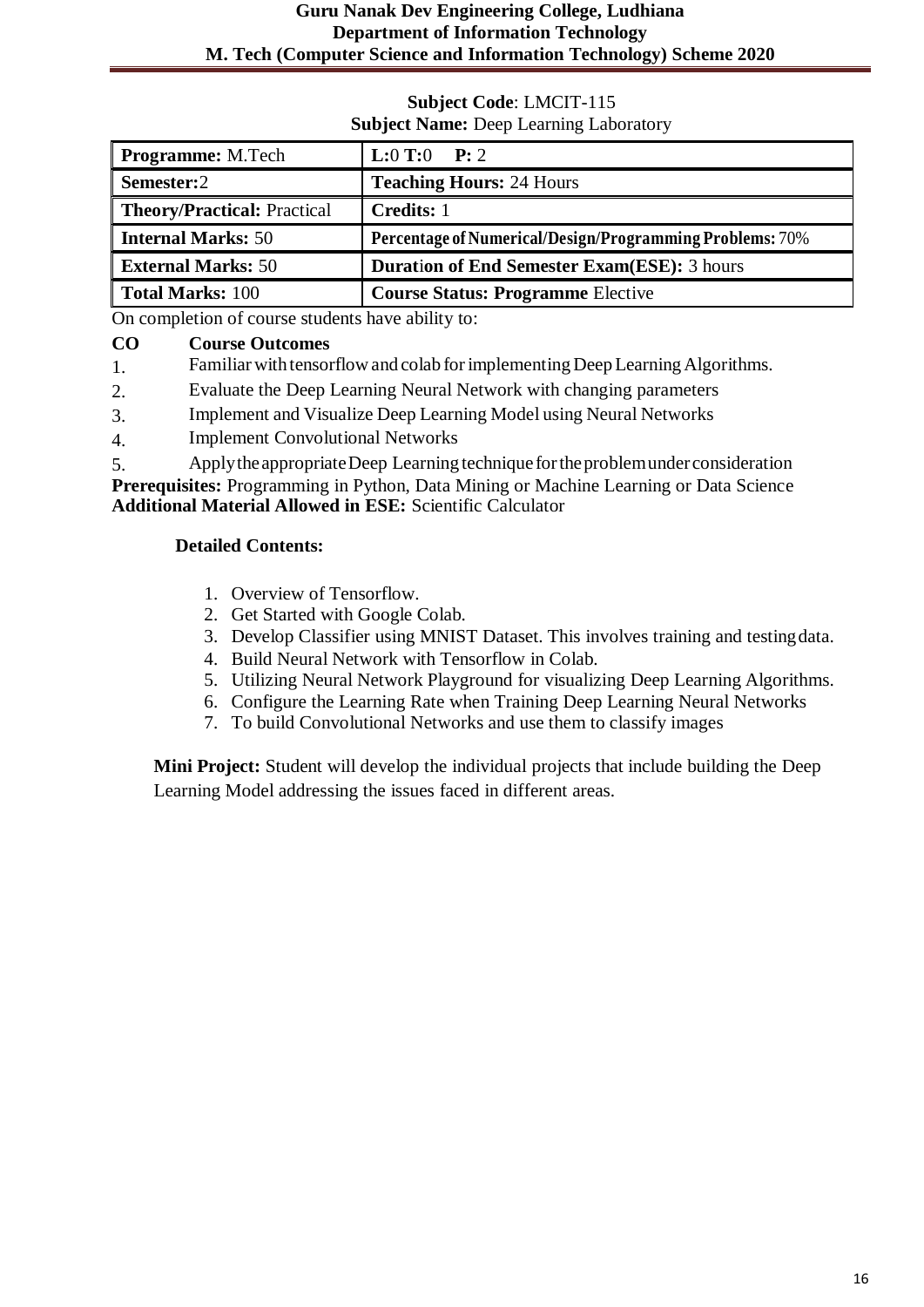| <b>Subject Name: On-Chip Networks</b> |                                                     |
|---------------------------------------|-----------------------------------------------------|
| <b>Programme:</b> M. Tech.            | $\mathbf{L}: 3 \mathbf{T}: 0 \mathbf{P}: 0$         |
| <b>Semester: 2</b>                    | <b>Teaching Hours: 36</b>                           |
| <b>Theory/Practical:</b> Theory       | <b>Credits: 3</b>                                   |
| <b>Internal Marks: 50</b>             | <b>Percentage of Numerical/Design Problems: 20%</b> |
| <b>External Marks: 100</b>            | Duration of End Semester Exam(ESE): 3 Hours         |
| <b>Total Marks: 150</b>               | <b>Course Type: Programme Elective</b>              |

# **Course Outcomes:**

# **After studying this course the student will be able to:**

- 1. To learn On-chip concepts and demonstrate the principles for Designing of On-chip Networks.
- 2. To learn sample routing algorithms on a NoC with deadlock and live-lock avoidance
- 3. To demonstrate memory-subsystems and interconnects of Tiled Chip Multi-Core Processors.
- 4. To understand the role of system-level design and performance metrics in choosing a NoC Design.
- 5. To observe the relationship between the requirements and implications of parallel computing/programming tasks on a many-core processor

# **Prerequisites:** Basics of Computer Architecture

**Additional Material Allowed in ESE:** NIL (Mention anything like graph, calculator etc, if required in exam)

# **Detailed Contents:**

# **Part-A**

**Introduction:** Advent of the Multi Core Era, On-Chip vs Off-chip Networks, On-Chip Network Building Blocks, Performance and Cost. Interface with System Architecture: Shared Memory Networks in Chip Multiprocessor, Message Passing, NoC Interface Standards. [9 hrs] **Topology & Routing**: Metrics, Direct Topologies: Rings, Meshes and Tori, Indirect Topologies: Crossbars, Butterflies, Clos Networks and Fat Trees. Irregular Topologies, Hierarchical Topologies, Types of Routing Algorithms, Deadlock Avoidance, Deterministic Dimension- ordered Routing, oblivious Routing, Adaptive Routing, Multicast Routing, Routing on Irregular Topologies [9 hrs]

# **Part-B**

**Flow Control & Router Microarchitecture:**Message, Packets, Flits and Phits, Message-based Flow control, Packet based Flow control, Flit-based Flow Control, Virtual Channels, Deadlock-free Flow Control, Buffer Back Pressure, Virtual Channel Router Microarchitecture. Buffers and Virtual Channels, Switch Design, Allocators and Arbiters, Pipeline, Low Power Microarchitecture. [9 hrs] **Modeling and Evaluation**: Evaluation Metrics, On-chip Network Modeling Infrastructure, Traffic: Message classes, Virtual Networks, Message Sizes and Ordering, Application Traffic,SyntheticTraffic.

**Case Studies:** MIT Eyeriss, Princeton Piton, Intel Xeon-Phi, D E Shaw Research Anton 2. [9 hrs]

# **Text Books:**

1. Jerger, Natalie Enright, Tushar Krishna, and Li-Shiuan Peh. "On-chip networks." Synthesis Lectures on Computer Architecture 12, no. 3 (2017): 1-210. Online Available at :

https://www.morganclaypool.com/doi/abs/10.2200/S00772ED1V01Y201704CAC040

2. Ma, Sheng, Libo Huang, Mingche Lai, and Wei Shi. Networks-on-chip: from implementations to programming paradigms. Morgan Kaufmann, 2014.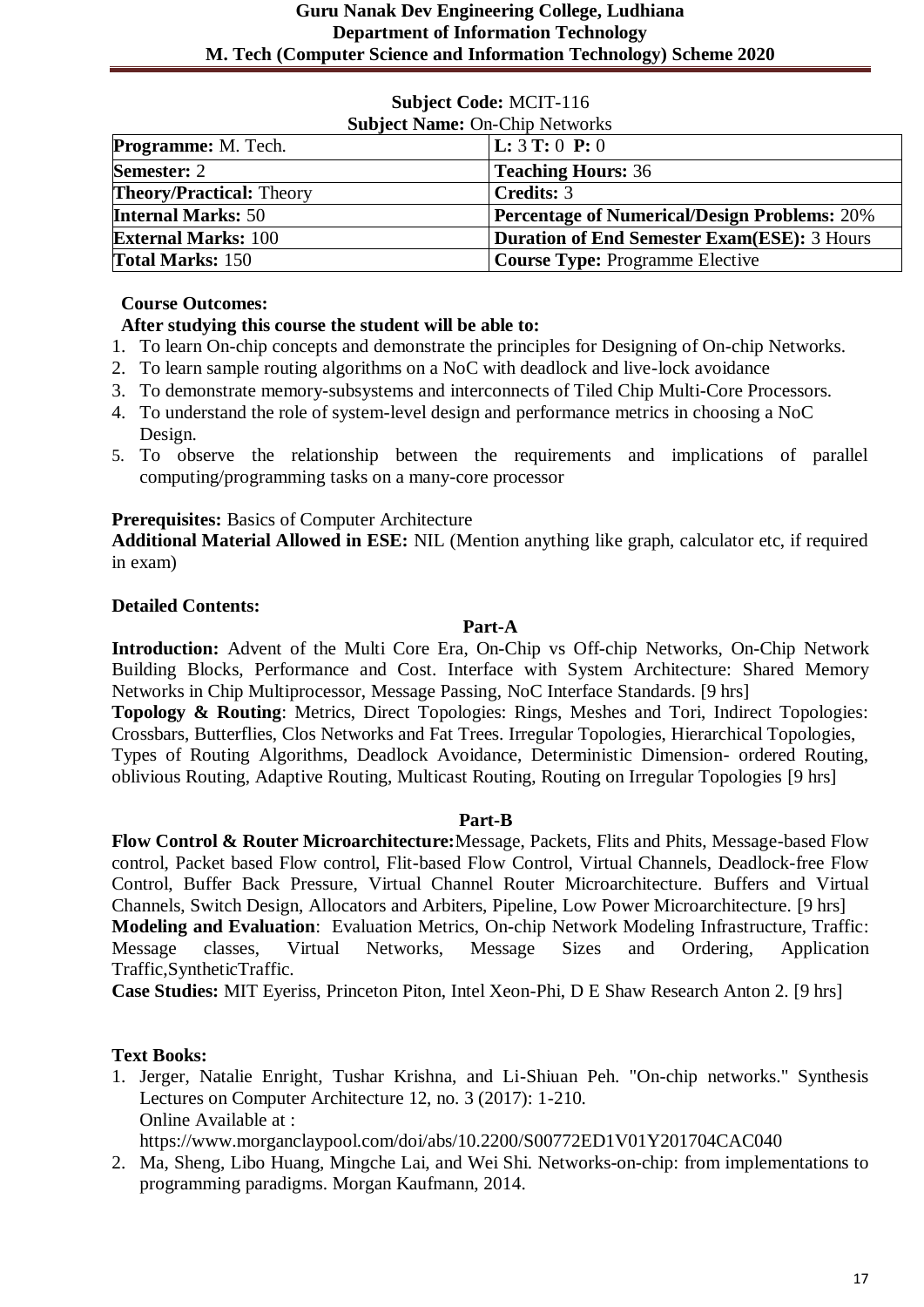- 1. J Jeffers, J Reinders (2013). Intel Xeon Phi Coprocessor High-Performance Programming. Morgan KaufmannPublishing andElsevier.
- 2. 2. T Mattson, B Sanders, B Massingill(2004). Patterns for Parallel Programming. Addison Wesley Professional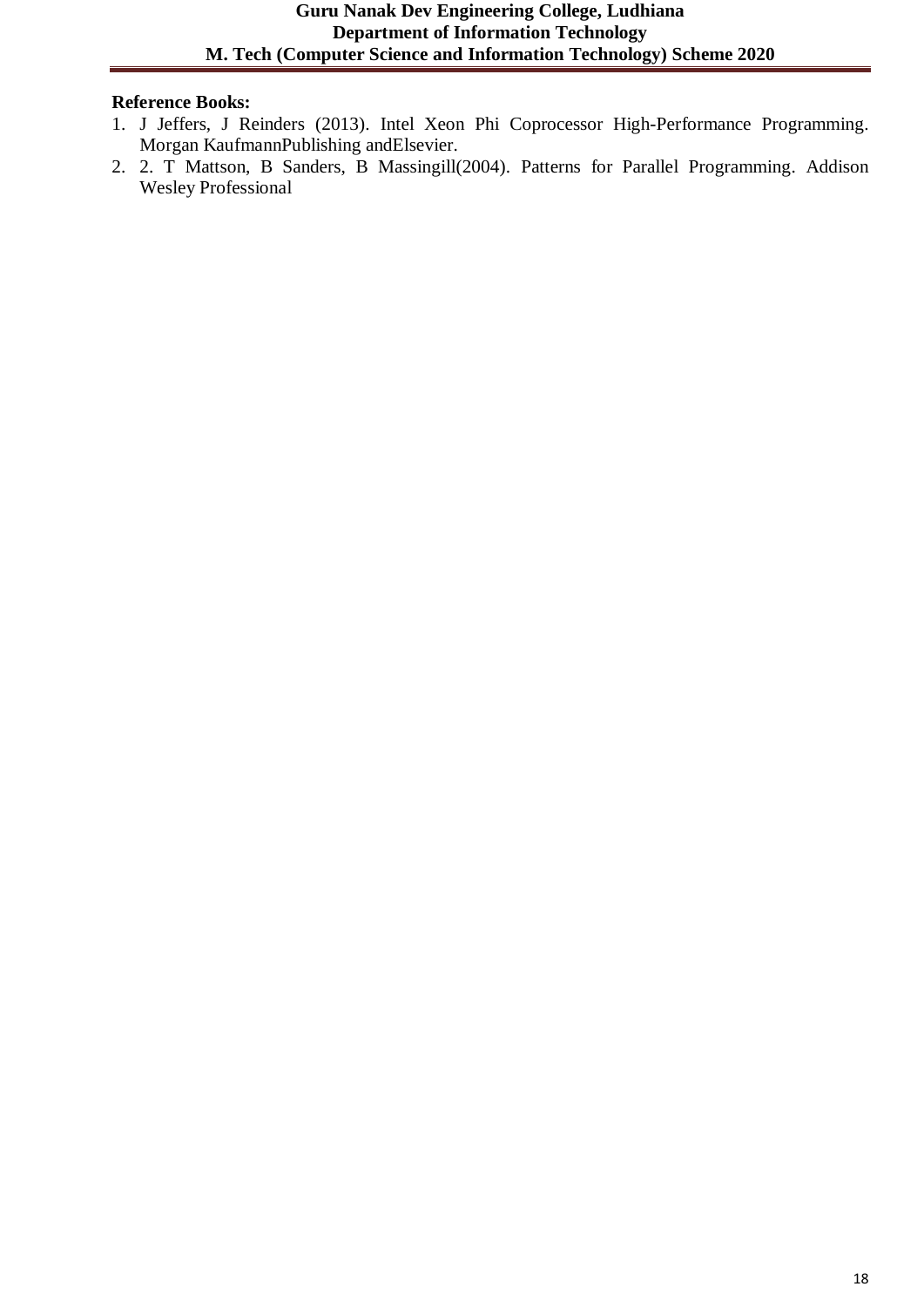| <b>Subject Name: On-Chip Networks Laboratory</b> |                                                      |  |
|--------------------------------------------------|------------------------------------------------------|--|
| <b>Programme:</b> M. Tech.                       | $\bf L: 0 T: 0 P: 2$                                 |  |
| <b>Semester: 2</b>                               | <b>Teaching Hours: 24</b>                            |  |
| <b>Theory/Practical: Practical</b>               | <b>Credits:</b> 1                                    |  |
| <b>Internal Marks: 50</b>                        | <b>Percentage of Numerical/Design Problems: 100%</b> |  |
| <b>External Marks: 50</b>                        | <b>Duration of End Semester Exam(ESE): 1.5 Hours</b> |  |
| <b>Total Marks: 100</b>                          | <b>Course Type: Programme Elective</b>               |  |

#### **Course Outcomes:**

# **After studying this course the student will be able to:**

- 1. Understand the merits and pitfalls in computer performance measurements.
- 2. Understand ways to incorporate long latency operations in pipeline design
- 3. Implement deadlock free routing algorithms.
- 4. Implement and compare different topology .

5. Make robust on chip routing models and Use tools for modeling various on-chip routers

**Prerequisites:** Basic programming skills of C , C++.

#### **Detailed Contents**

- 1. Installation of Open Source Tool Gem5 and Garnet2.0
- 2. Build ALPHA ISA with gem5.opt binary and simulate in syscall emulation mode using se.py.

Run the simulation for the following setup:

 $CPU = Out-of-Order (OO)$  Benchmark = namd, bzip2 Maximum instructions = 1000000

| <b>Serial</b><br>No. | <b>Parameters</b>                            | <b>Benchmark</b><br>bzip2 | <b>Benchmark</b><br>namd |
|----------------------|----------------------------------------------|---------------------------|--------------------------|
|                      | <b>Overall CPI</b>                           |                           |                          |
| $\mathfrak{2}$       | Number of CPU cycles simulated               |                           |                          |
| 3                    | Rate of instruction issue                    |                           |                          |
| 4                    | Percentage of Branch Target Buffer(BTB) hits |                           |                          |
| 5                    | Number of cache lines fetched                |                           |                          |

3. Run synthetic traffic traces through its NoC simulator Garnet 2.0.

2.1 Part I: Uniform Random Traffic

You will run uniform random traffic at increasing injection rates through a 8x8 Mesh NoC for100000 cycles and plot the latency-throughput curve.

2.2 Part II: Shuffle Traffic

You will run shuffle traffic at increasing injection rates through a 8x8 Mesh NoC for 100000 cycles, and plot the latency-throughput curve.

- 4. Run Uniform Random (--synthetic=uniform\_random), Tornado (--synthetic=tornado) and Neighbor (--synthetic=neighbor) traffic for Mesh Topology (called Mesh\_XY in Garnet) and then plot the average packet latency vs injection rate across all three traffic patterns
- 5. Implement Deadlock Avoidance using
- West first turn model
- XY Routing
- Escape VC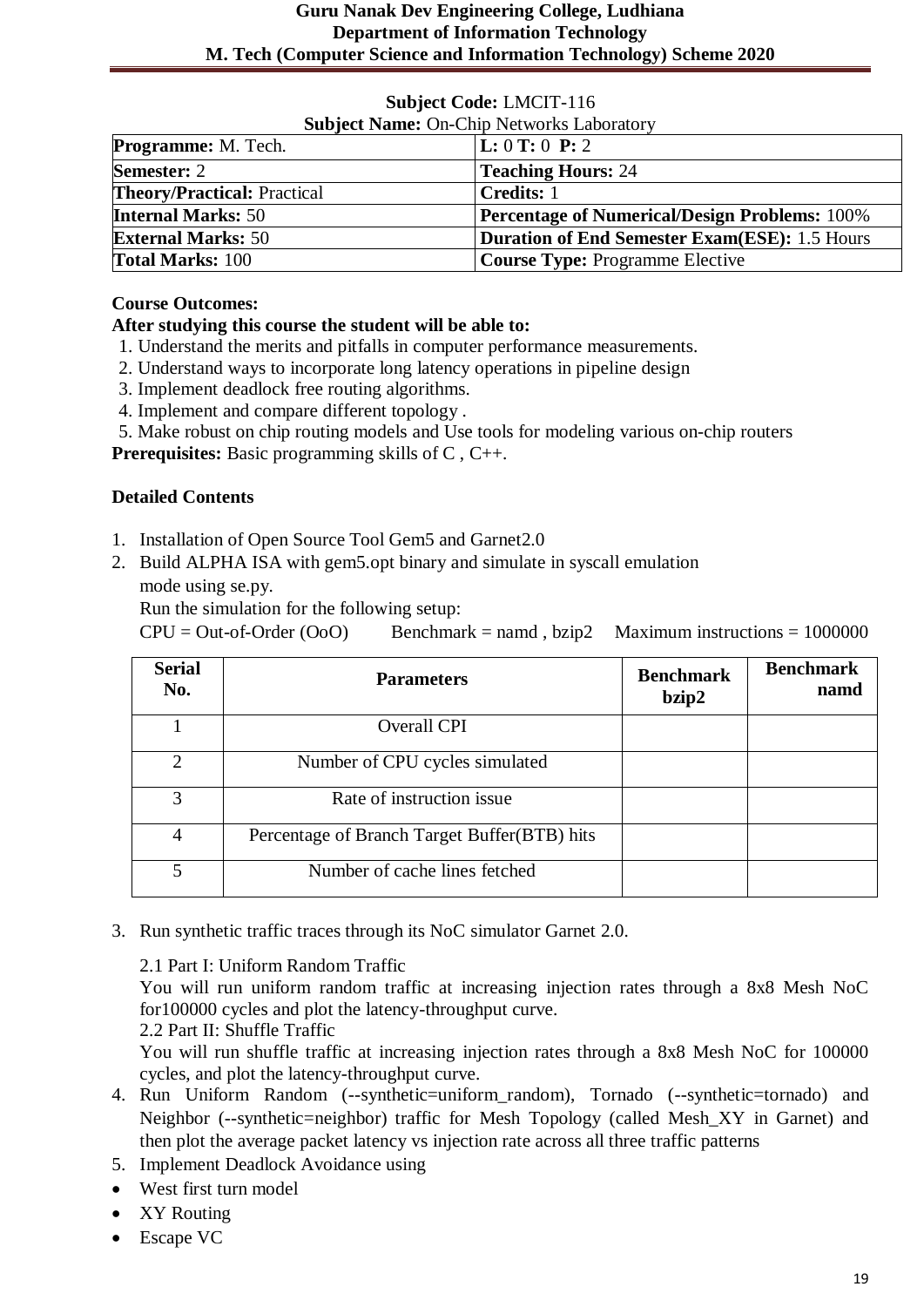6. Implement and study the effect of virtual channels, first Sweep the injection rate in increments of 0.02 and then run the simulation with --vcs-per-vnet equal to 1, 2, 4, 8, and 16.Plot all the latency vs injection rate curves.

**Minor Project:** Students are required to write projects related to Deadlock avoidance, Better Routing Techniques, Algorithms taking into consideration Memory Hierarchy, Better Interconnection Topology

# **Online Learning Material:**

- 1. Multi core ComputerArchitecture Storage and Interconnects NPTEL: <https://nptel.ac.in/courses/106/103/106103183/>
- 2. https://www.gem5.org/
- 3. Setting up gem5/garnet : [https://tusharkrishna.ece.gatech.edu/teaching/garnet\\_gt/](https://tusharkrishna.ece.gatech.edu/teaching/garnet_gt/)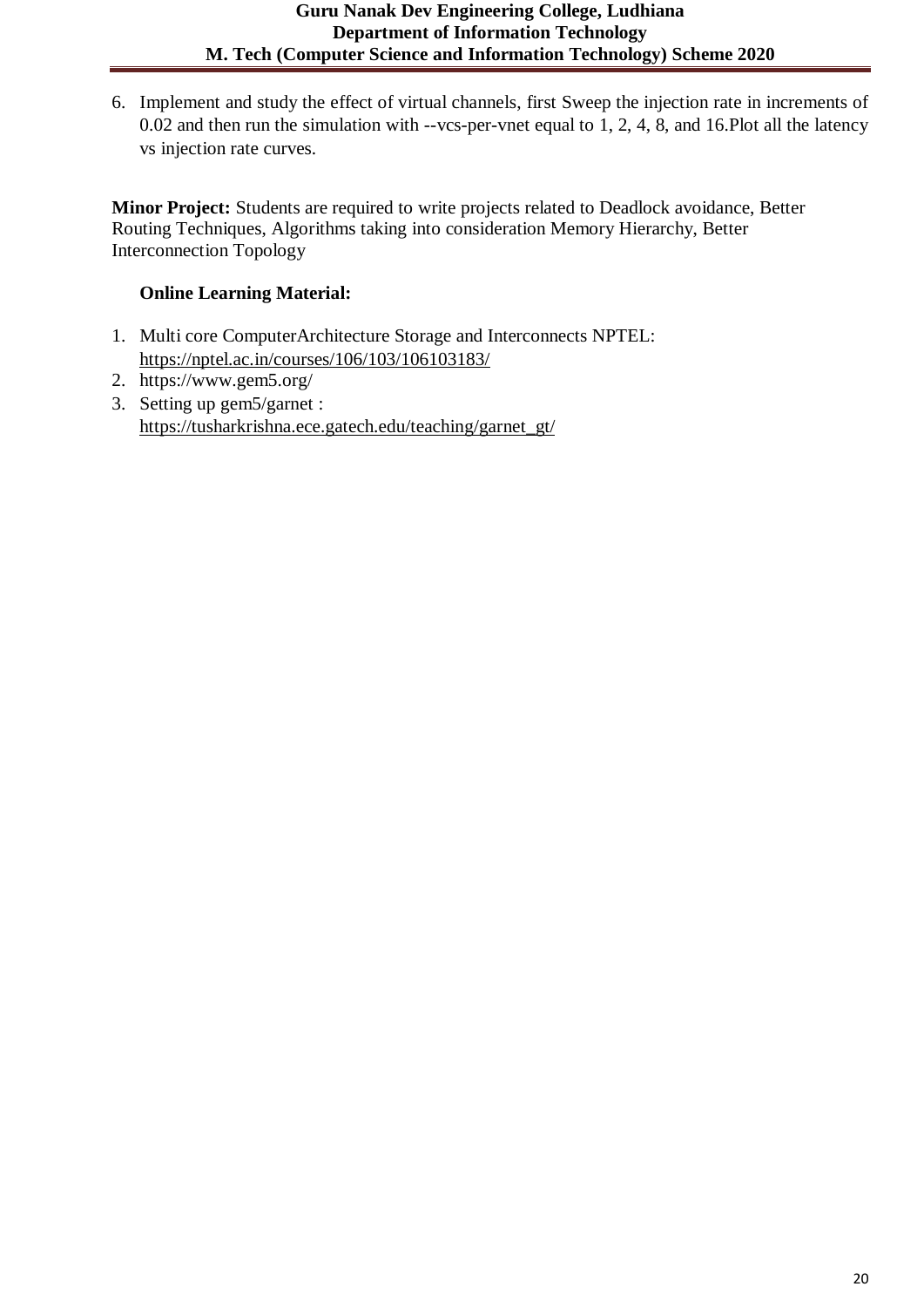**Subject Name:** Augmented Reality and Virtual Reality

| Programme: M.Tech.              | <b>L:</b> $3$ <b>T:</b> $0$ <b>P:</b> $0$                       |
|---------------------------------|-----------------------------------------------------------------|
| Semester:3                      | <b>Teaching Hours: 36 Hours</b>                                 |
| <b>Theory/Practical: Theory</b> | Credits:3                                                       |
| <b>Internal Marks: 50</b>       | <b>Percentage of Numerical/Design/Programming Problems: 20%</b> |
| <b>External Marks:100</b>       | <b>Duration of End Semester Exam(ESE): 03 hrs</b>               |
| <b>Total Marks:150</b>          | <b>Course Status: Programme Elective</b>                        |

**On completion of the course the student will have the ability to:**

#### **CO # Course Outcomes**

- 1. Understand the basic concepts of Augmented and Virtual Reality.
- 2. Compare technologies in the context of AR and VR systems design and apply Environment Modeling in Mixed Reality
- 3. Develop interactive augmented reality applications for PC and Mobile based devices using a variety of input devices.
- 4. To learn and implement application of VR in Digital Entertainment:
- 5. Demonstrate the knowledge of the software technologies in augmented reality for both compositing and interactive applications.

#### **Pre-Requisites:** Digital Image Processing

**Additional Material Allowed in ESE:** NIL (Mention anything like graph, calculator etc, if required in exam)

#### **Detailed Contents:**

#### **Part-A**

**Introduction of Virtual Reality:** Fundamental concept and components of Virtual Reality, primary features and present development on Virtual Reality. 3D user interface input hardware: Input device characteristics, Desktop input devices, Tracking Devices, 3D Mice, Special Purpose Input Devices, Direct Human Input, Home-Brewed Input Devices, Choosing Input Devices for 3D Interfaces. [08 hrs]

**Software technologies**: Database-World Space, World Coordinate, World Environment, Objects-Geometry, Position / Orientation, Hierarchy, Bounding Volume, Scripts and other attributes, VR Environment-VR Database, Tessellated Data, LODs, Cullers and Occluders, Lights and Cameras, Scripts, Interaction-Simple, Feedback, Graphical User Interface, Control Panel, 2D Controls, Hardware Controls, Room / Stage / Area Descriptions, World Authoring and Playback, VR toolkits, Available software in the market. [10 hrs]

#### **Part-B**

**Interactive Techniques in Virtual Reality**: Body Track, Hand Gesture, 3D Menus, Object Grasp. Introduction of Augmented Reality (AR): System structure of Augmented Reality, key technology in AR. [07hrs]

**Augmented and Mixed Reality,** Taxonomy, technology and features of augmented reality, difference between AR and VR, Challenges with AR, AR systems and functionality, Augmented reality methods, visualization techniques for augmented reality, wireless displays in educational augmented reality applications, mobile projection interfaces, marker-less tracking for augmented reality, enhancing interactivity in AR environments, evaluating AR systems.[ 11hrs]

# **Text Books:**

- 1. Doug A. B., Kruijff E., LaViola J. J. and Poupyrev I. , 3D User Interfaces: Theory and Practice , Addison-Wesley (2005,2011p) 2nd ed.
- 2. Parisi T., Learning Virtual Reality, O'Reilly (2016) 1st ed.
- 3. Schmalstieg D. and Hollerer T., AugmentedAnd Virtual Reality, Addison-Wesley (2016).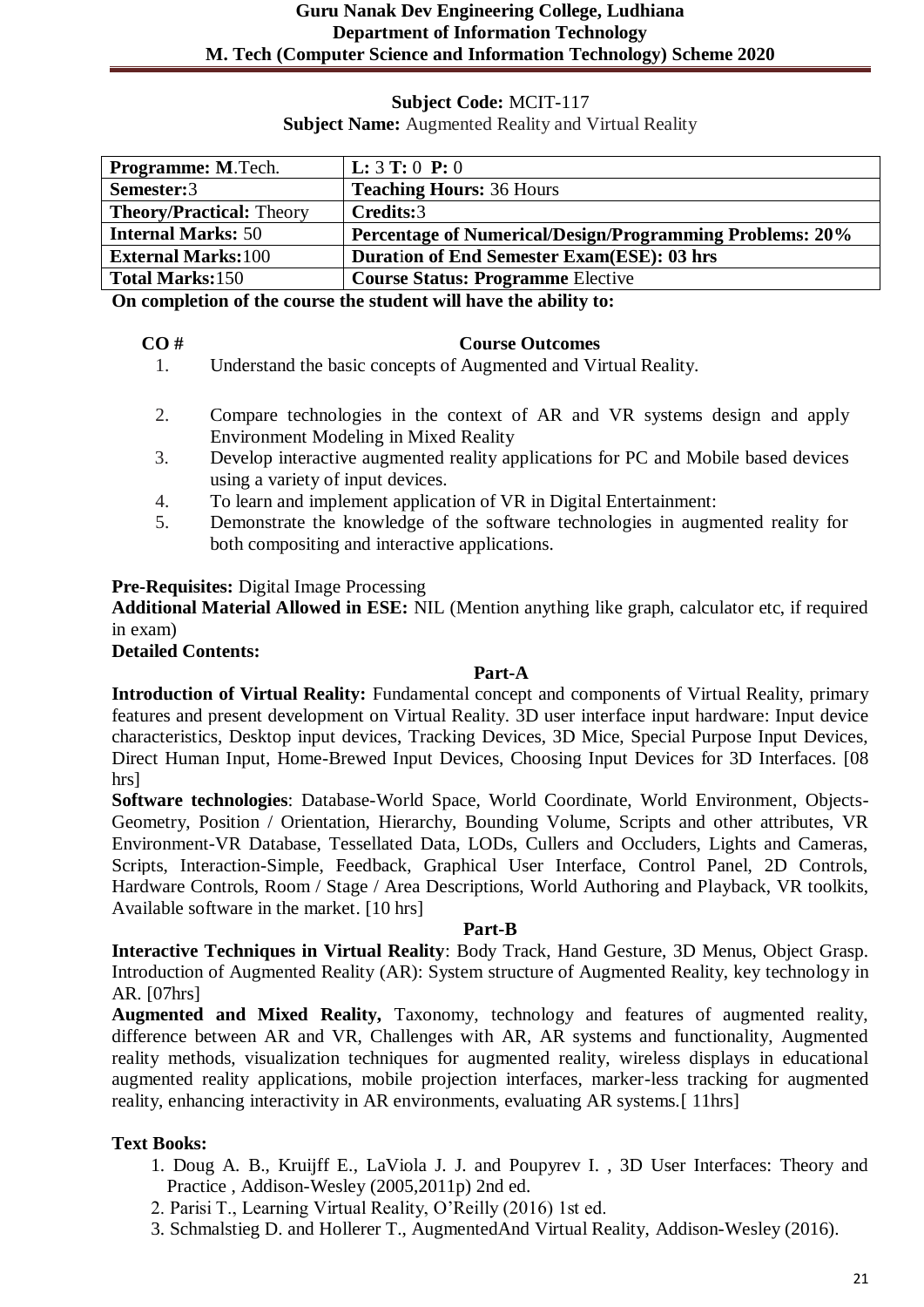- 1. Alan B Craig, William R Sherman and Jeffrey D Will, Developing Virtual Reality Applications: Foundations of Effective Design, Morgan Kaufmann, 2009.
- 2. Gerard Jounghyun Kim, Designing Virtual Systems: The Structured Approach, 2005.
- 3. Doug A Bowman, Ernest Kuijff, Joseph J LaViola, Jr and Ivan Poupyrev, 3D User Interfaces, Theory and Practice, Addison Wesley, USA, 2005.
- 4. Oliver Bimber and Ramesh Raskar, Spatial Augmented Reality: Meging Real and Virtual Worlds, 2005.
- 5. Burdea, Grigore C and Philippe Coiffet, Virtual Reality Technology, Wiley Interscience, India, 2003.
- 6. John Vince, Virtual Reality Systems, Addison Wesley, 1995.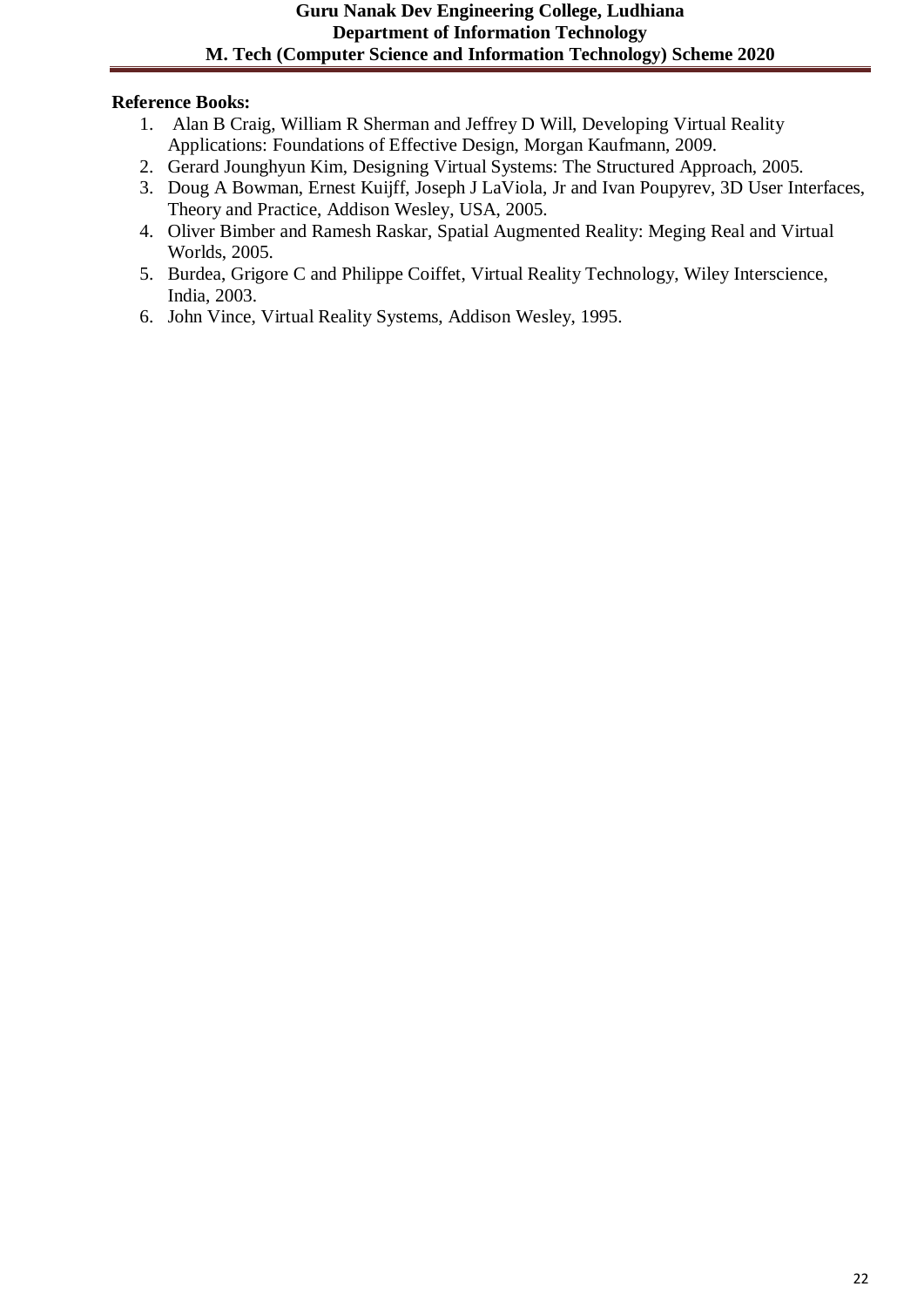# **Guru Nanak Dev Engineering College, Ludhiana Department of Information Technology M. Tech (Computer Science and Information Technology) Scheme 2020**

# **Subject Code:** LMCIT-117

| <b>Subject Name:</b> Augmented Reality and Virtual Reality Laboratory |                                                                 |
|-----------------------------------------------------------------------|-----------------------------------------------------------------|
| <b>Programme: M.Tech</b>                                              | L: 0 T: 0 P: 2                                                  |
| Semester: 7 <sup>th</sup>                                             | <b>Teaching Hours: 24 Hours</b>                                 |
| <b>Theory/Practical: Practical</b>                                    | Credits:1                                                       |
| <b>Internal Marks:</b>                                                | <b>Percentage of Numerical/Design/Programming Problems: 100</b> |
| <b>External Marks:</b>                                                | <b>Duration of End Semester Exam(ESE):</b>                      |
| <b>Total Marks:</b>                                                   | <b>Course Status: Programme Elective</b>                        |

**On completion of the course the student will have the ability to:**

| CO# | <b>Course Outcomes</b>                                                              |
|-----|-------------------------------------------------------------------------------------|
|     | Understanding of virtual environment technology, including 3D rendering software,   |
|     | tracking hardware, and input/output functions for capturing user data.              |
| 2.  | Compare open source tools in the context of AR and VR systems design and use VR     |
|     | in real life applications                                                           |
| 3.  | Working of Hololens for cost effective AR experience                                |
| 4.  | To learn and implement application of VR in scientific applications :               |
| 5.  | Demonstrate the knowledge of AR/VR to the conduct of scientific research, training, |
|     | and industrial design.                                                              |

**Pre Requisites**: Digital Image Processing

Tools: Unity 3D, Blender, and various Open source tools

- 1. Introduction to various Open sources VR Tools
- 2. Developing architecture of a house using Virtual Reality
- 3. Perform CRO based experiment using Virtual Reality.
- 4. Undertaking qualitative analysis in Chemistry using Virtual Reality.
- 5. Carry out assembly/disassembly of an engine using Virtual Reality.
- 6. Explore human anatomy using Virtual Reality.
- 7. Introduction to Blender importing standard assets, adding a player character, Objects, lighting, scenes, prefabs, asset store in Unity
- 8. Working of Hololens for AR
- 9. Study of various Open source tools for AR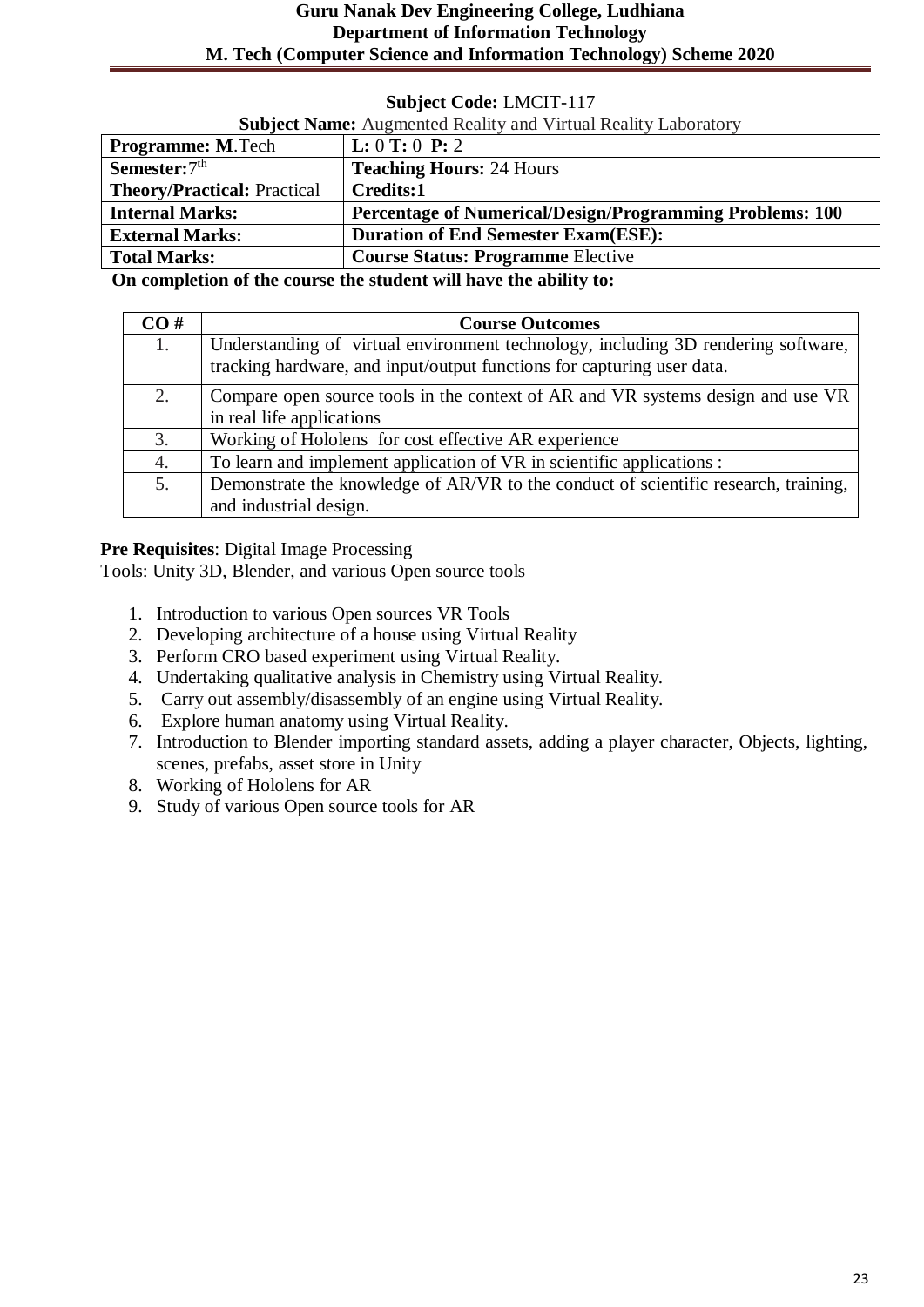# **Subject Name: Pedagogy Studies Programme:** M. Tech. **L:** 2 **T:** 0 **P:** 0 **Semester: 2 Teaching Hours: 24 Theory/Practical:** Theory **Credits:** 0 **Internal Marks:** 50 **Percentage of Numerical/Design Problems:** Nil

**External Marks:** Nil **Duration of End Semester Exam(ESE):** Nil

# **Subject Code:** MAC-106

#### **On completion of the course the student will have the ability to:**

**Total Marks:** 50 **Course Type:** Audit Course

| CO# | <b>Course Outcomes</b>                                                               |
|-----|--------------------------------------------------------------------------------------|
| 1.  | Analyze the pedagogical practices being used by teachers in formal and               |
|     | informal classrooms in developing countries                                          |
| 2.  | Examine the effectiveness of the pedagogical practices, in what conditions, and with |
|     | what population of learners.                                                         |
| 3.  | Identify how school curriculum and guidance materials best support effective         |
|     | pedagogy.                                                                            |
| 4.  | Ability to design Research problems                                                  |
| 5   | Identify and explore barriers for learning                                           |

#### **Detailed Contents:**

#### **Part-A**

#### **Introduction and Methodology:**

Aims and rationale, Policy background, Conceptual framework and terminology**,** Theories of learning, Curriculum, Teacher education, Research questions, Overview of methodology and Searching**,** Thematic overview: Pedagogical practices being used by teachers informal and informal classrooms in developing countries. [8 hrs]

# **Pedagogical practices:**

Methodology for the in depth stage: quality assessment of included studies, How can teacher education (curriculum and practicum) and the school curriculum and guidance materials best support effective pedagogy, Theory of change, Strength and nature of the body of evidence for effective pedagogical practices, Pedagogic theory and pedagogical approaches, Teachers' attitudes and beliefs and Pedagogic strategies. [8 hrs]

#### **Part-B**

#### **Professional Development:**

Alignment with classroom practices and follow-up support, Peer support, Support from the head teacher and the community, Curriculum and assessment, Barriers to Learning: limited resources and large class sizes. [8 hrs]

# **Research gaps and future directions:**

Research design, Contexts, Pedagogy, Teacher education, Curriculum and assessment and Dissemination and research impact. . [4 hrs]

#### **Text Books:**

- 1. Abraham Silberschatz, S. Sudarshan, Henry F. Korth, "Database System Concepts", 6th Edition, Tata McGraw - Hill Education, 2011.
- 2. Shamkant B. Navathe, RamezElmasri, "Fundamentals of Database Systems", 6th Edition, Addison Wesley Pub Co Inc, 2010.
- 3. Connolly, "Specifications of Database Systems : A Practical Approach to Design, Implementation and Management", 4th Edition, Pearson India, 2008.